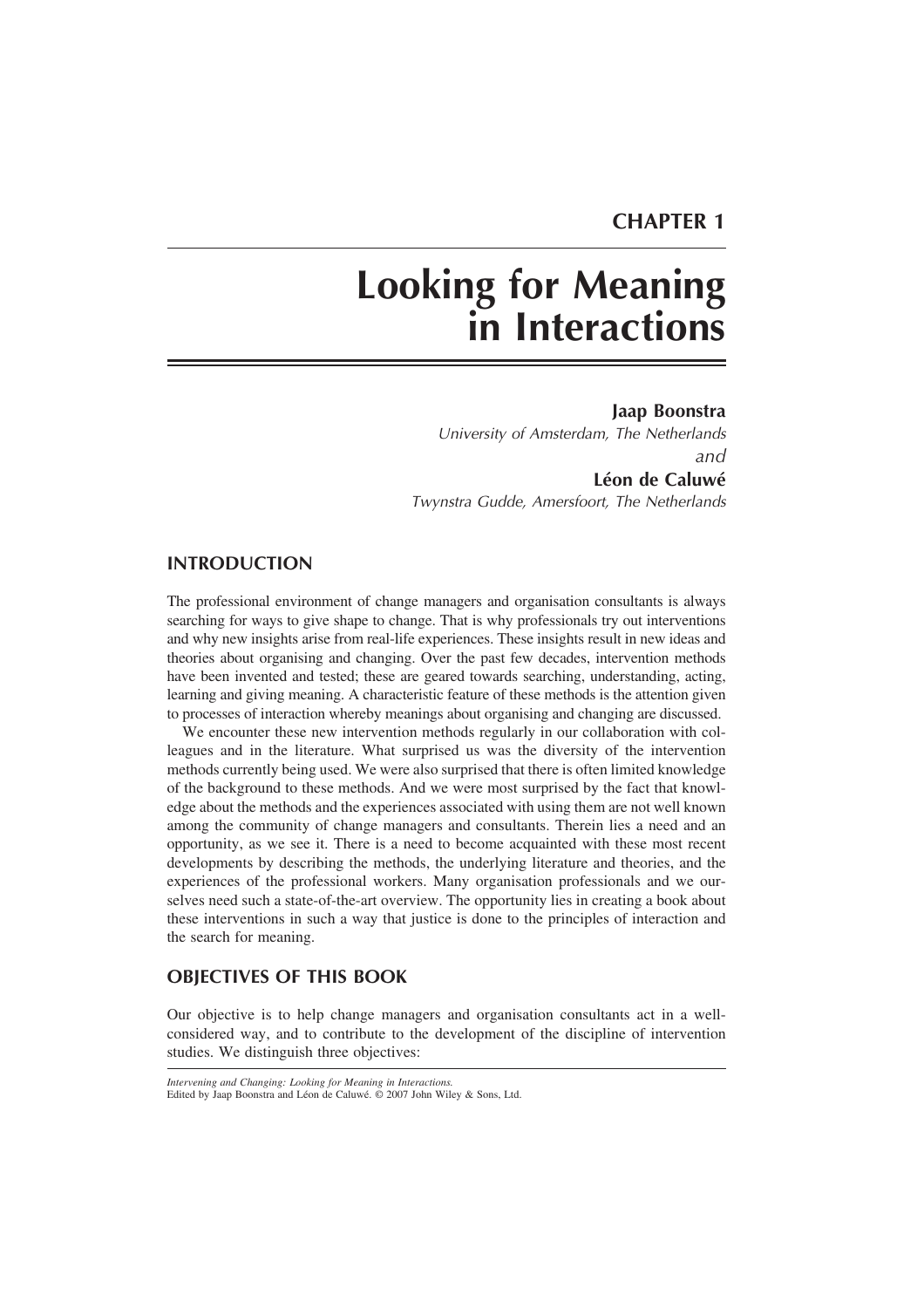- 1. *Provide an overview of promising and innovative interventions, with an emphasis on sense-making, acting and interaction.* We know relatively little about these interventions. We provide an overview here, but it is undoubtedly incomplete. And we are quite certain that in a few years' time we will have more insights, new methods and additional experiences.
- 2. *Stimulate well-considered and conscious application of these new methods.* In our opinion professional action is based on choosing intervention methods in a wellconsidered and deliberate fashion, with knowledge of the underlying principles and background. By applying these new methods, change agents can gain experience and exchange knowledge from experience and thus contribute to the development of the change management discipline. They can change the patterns of cooperation in practice in a meaningful way.
- 3. *Spread knowledge and experience in the professional community of change agents*, in particular *actionable knowledge* that enables us to act professionally. What matters to us is developing theories that are rooted in practice and that reflect systematised knowledge from experience, while at the same time these theories give direction to (professional) action. What is important for a theory of practice is whether the theoretical insights give a foothold to all kinds of applications and prove their effectiveness for the professional practitioner and user. The recognisability and practicability of the theory are the test of the empirical quality.

# **STRUCTURE OF THIS CHAPTER**

This chapter is structured as follows. In the following section we describe a number of aspects of the paradoxical world we live in, because this world not only forms the context in which professional change agents work, but is also the context out of which these new ways of thinking have arisen. Next we define the position of this family of interventions in relation to other interventions. The interventions in this book belong to a specific realm of opinions, visions of man and approaches that are very different from the other groups of interventions. The third section describes nine domains of theoretical knowledge and insights we have identified, and that form the theoretical foundations for the interventions. In the fourth section we describe the eleven basic principles we have distinguished as common to the interventions described here and work them out. They form the assumptions that lie at the roots of the components and the effectiveness of the interventions. We believe these basic principles can be the starting point for a better understanding of the effectiveness of intervening aimed at meaning in interaction. Finally, we describe the purpose of this book as an intervention in itself, aimed at sense-making in interaction.

# **SEARCHING FOR MEANING IN A PARADOXICAL WORLD**

People are increasingly experiencing their life and work situations as complex, dynamic and unpredictable. This contributes to uncertainty and goes with the apparent contradictions we try to find a way through. In these dynamic worlds of tension, we see more and more unstructured problems for which a great diversity of actors are searching for meaning and creating realities.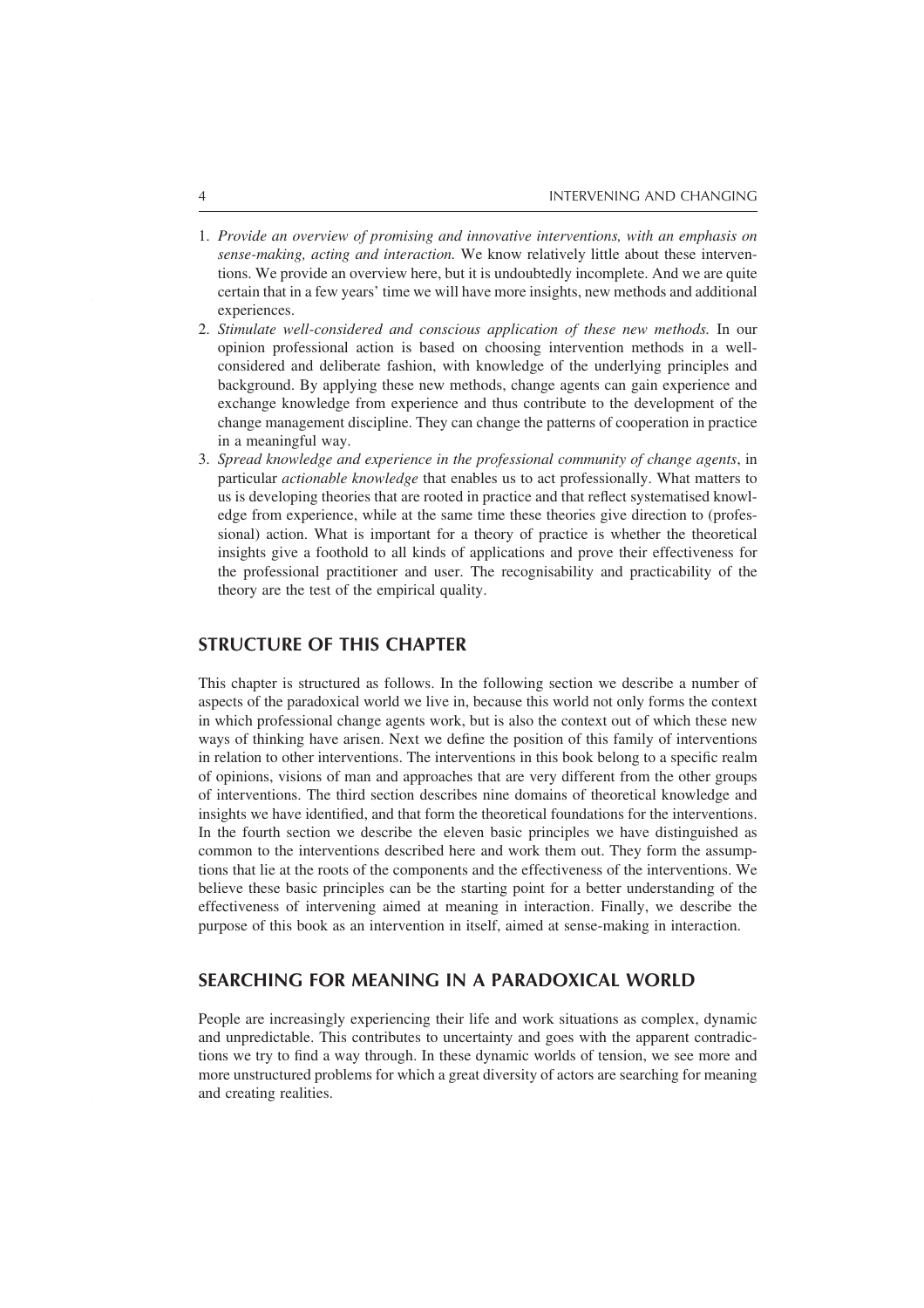## **Complexity and Dynamics**

As a result of globalisation and the developments in communications technology, the boundaries between organisations and their surroundings are becoming increasingly blurred. Organising through networks and collaborating in logistical chains are on the increase. In many business sectors expansion is extending to the multinational level. This is often accompanied by the need for decentralisation and self-management at the local level. Data networks and new means of communication are changing the distribution channels among businesses and customers. These developments result in complex patterns of interaction among actors. The boundaries between nation-states are also blurring due to international cooperation and legislation, and because social issues are manifesting themselves at the global level. In our society there is ever more knowledge, acquisition of knowledge and exchange of knowledge. Knowledge is also becoming multidisciplinary, adding to its complexity. The acquisition, development and application of this knowledge elicit innovation and offer business organisations possibilities for new products and services. Western and Asian countries are competing in this area. Governmental organisations are faced with the question of how actors' knowledge can best be used in the development and implementation of policies. At the same time, policy impulses often have contradictory tendencies and strengthen opposing movements and dynamics in organisations and local policy-making agencies. The management of social developments seems to be experiencing a transition from political steering to influencing unstable networks. Government has partly increased this instability through privatisation, although privatisation does contribute to less ambiguous direction-setting from the point of view of shareholder value. The increased interdependence between public and private organisations is blurring the boundaries between the marketplace and government and leading to hybrid organisations that operate in a state of tension between the private and public sectors.

In studying organising and changing these new areas attract special attention, without consideration of the fact that traditional themes are fading into the background. Analysis of the contributions to the annual congresses of the Academy of Management shows that attention to cooperation, humanity, multiplicity, meaning and integrity is increasing (see Table 1.1).

| Robust themes                    | Themes of the day      |
|----------------------------------|------------------------|
| Entrepreneurship                 | Good governance        |
| Business operations              | Alliances and networks |
| Corporate strategy               | Trust and conflict     |
| Logistics and ICT                | Negotiating            |
| Bringing about successful change | Identity and meaning   |
| Product innovation               | Integrity and ethics   |
| Accountability                   | Humanity               |
| Corporate culture                | Multiplicity           |

**Table 1.1** Trends and movements in studies of organising and changing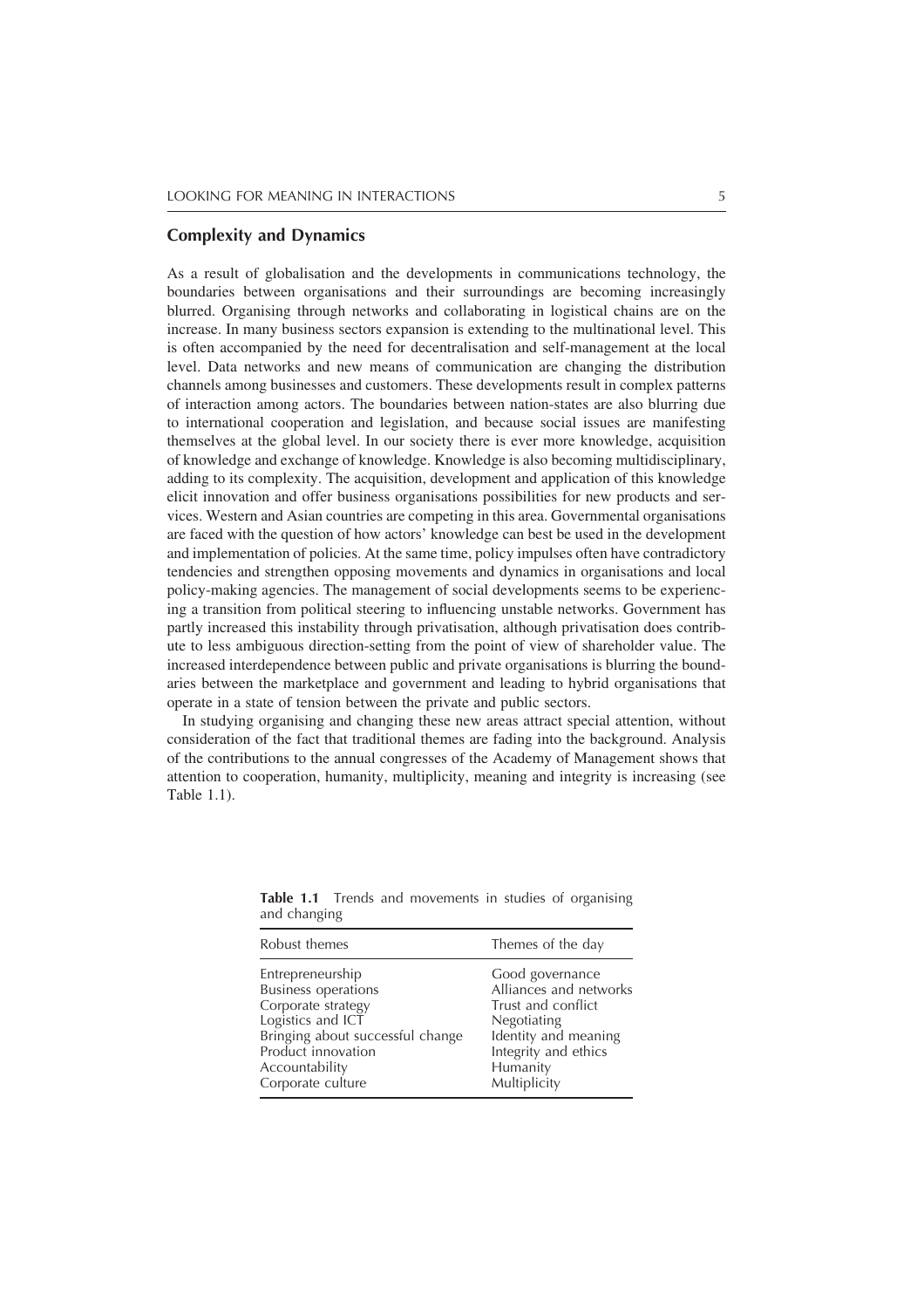#### **Paradoxes and States of Tension**

In our everyday life we have to deal with conflicting movements and states of tension. Many people find that their work and living environments are less structured and provide less of a framework than in previous centuries. On the one hand, many people have short work cycles and the work of professionals is standardised through protocols. Work risks losing meaning as a result so that any sense of work may disappear altogether. On the other hand, people opt for entrepreneurship and work relations that offer greater freedom and where space is created for sense-making.

#### **Innovation and Command**

There is a growing need for innovation, but this is accompanied by with growing attention to control and command to prevent abuses. However, innovation requires risk-taking and that is at odds with command and control. Culture changes are also advocated to break through inflexible and rigid types of organisations and fight bureaucracy. Breaking up compartmentalisation by making space for self-management, and stimulating cooperation and behavioural change, should be an aid to these culture changes. At the same time shareholders and stakeholders desire a clear course and decisive control from management to reduce costs and achieve goals. Innovation disrupts the normal state of affairs, makes demands on resources, brings existing practices into question and can lead to unforeseen problems. Activities involved in innovation include exploring and renewing. Exploring means staying abreast of what is happening and for connecting the external world with the internal. It is the art of open-minded observation and of allowing multiple points of view to identify problems and consider new possibilities. Renewing is about finding the energy for renewal and identifying impulses for renewal on the margins of the organisation. Experimentation and self-management contribute to innovation. Vigorous, top-down management does not mix easily with self-management. It can be a paradoxical situation in which the need for control and management conflicts with innovation and renewal, and in which setting a clear course and vigorous management are at odds with exploring, experimenting and self-managing.

## **Business and Cultural Management**

Business steering is mainly about structuring the organisation and controlling, organising and checking business activities. Points of particular interest are getting business processes into efficient order, clear internal structuring of activities, a transparent power structure, a clear assignment of responsibilities and powers, and setting up monitoring facilities and administrative organisation. These principles of control are essential to efficient business operation, risk management and the principles of justice, certainty and legal equality. What is required is taking measures to prevent (management) problems. Steering based on financial data and results is essential to healthy business operations. Insight into financial results is necessary for making investment decisions. At the same time, innovation and change processes often become stranded in organisations due to inflexibility in patterns of cooperation. Organisational culture and human behaviour are also of concern. This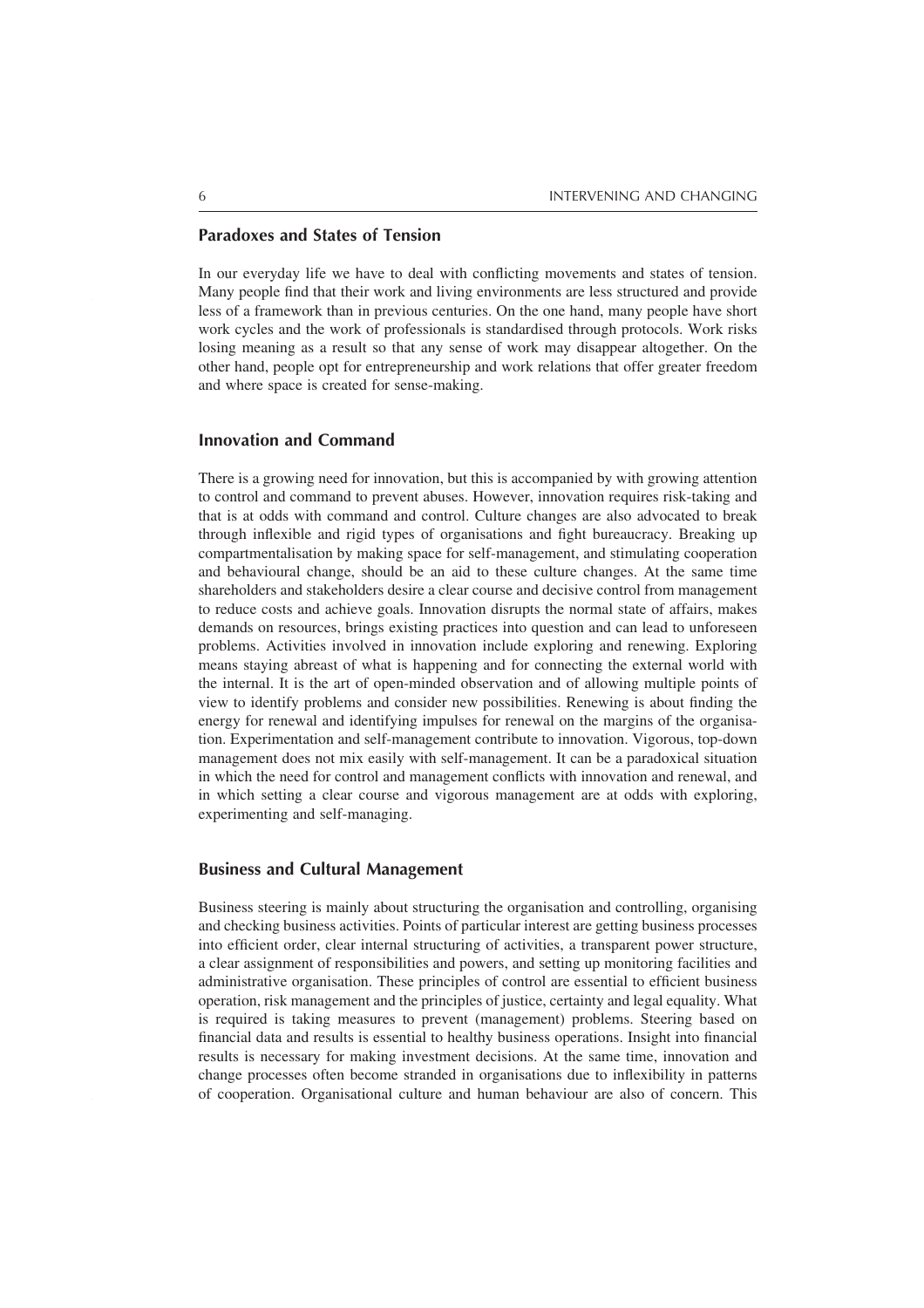approach sees the issues as human motivation, political behaviour in organisations, learning processes, culture change and leadership as very important. Meaningful activities in this world are stimulating people and bringing them together. The essential skill in stimulating is to bring out the best in people and give them the space to work on their own initiative. The aim is to bring out the best collectively, making the hidden game rules a subject of discussion and bundling forces. It is about recognising patterns and discussing them, so that they can be broken through. Bringing together as well as stimulating are about demonstrating trust and respect, bringing viewpoints together, creating a support base for change, and providing feedback on how people and groups function.

## **Scarcity and Abundance**

If we define an organisation as a purposive social system in which people work together in a specific structure and produce goods and services using means and information, then taking decisions has to be a core activity of management. These decisions can be substantiated and their effectiveness measured. This perspective starts from a rational model of decision-making. It denies differences of opinion and has little time for negotiations and interest groups that want to exert their influence. Underlying this perspective on organisation is a classic economical world image that assumes scarcity. Managing strategic decision-making in that case is about attempting to predict developments in the area of organisations and assigning scarce resources and means. Information is an essential resource in rational decision-making. These days, however, it is not scarcity of information that is the problem but precisely the plethora of information. And in this age of unpredictability the profusion of options is more of a problem than the scarcity of goals. The basic assumption of scarcity leads to organisational decision-making that targets problemsolving. The rational model of decision-making starts with the detection of problems, setting goals, looking for alternatives, weighing up alternatives, making a choice and introducing and implementing the decision. This tendency towards problem-solving and goal achievement denies the abundance and energy that are present within and without organisations. The assumption of abundance aims at the future and the unknown. It looks at why organisations perform well in an uncertain world full of unlimited possibilities. The argument of abundance draws the energy and wishes and desires of people in the direction that is being taken. As soon as the perspective of abundance is chosen, new dilemmas arise. You can go in many ways in situations with unlimited possibilities. Going in a new direction means there is something you won't achieve; it may even mean you will lose something. Best solutions are no longer available. There will always be missed opportunities whatever is chosen, because any one choice excludes others.

#### **Acting According to Aspects and Holistically**

With an approach based on aspects, a problem is analysed from a single perspective. Following the problem analysis goals are formulated and solutions implemented. With regard to strategic planning, for instance, it is about formulating and realising strategic goals. The continuity of an organisation is then considered to be dependent on its adaptability to market demands and environmental changes. An aspect-based separation between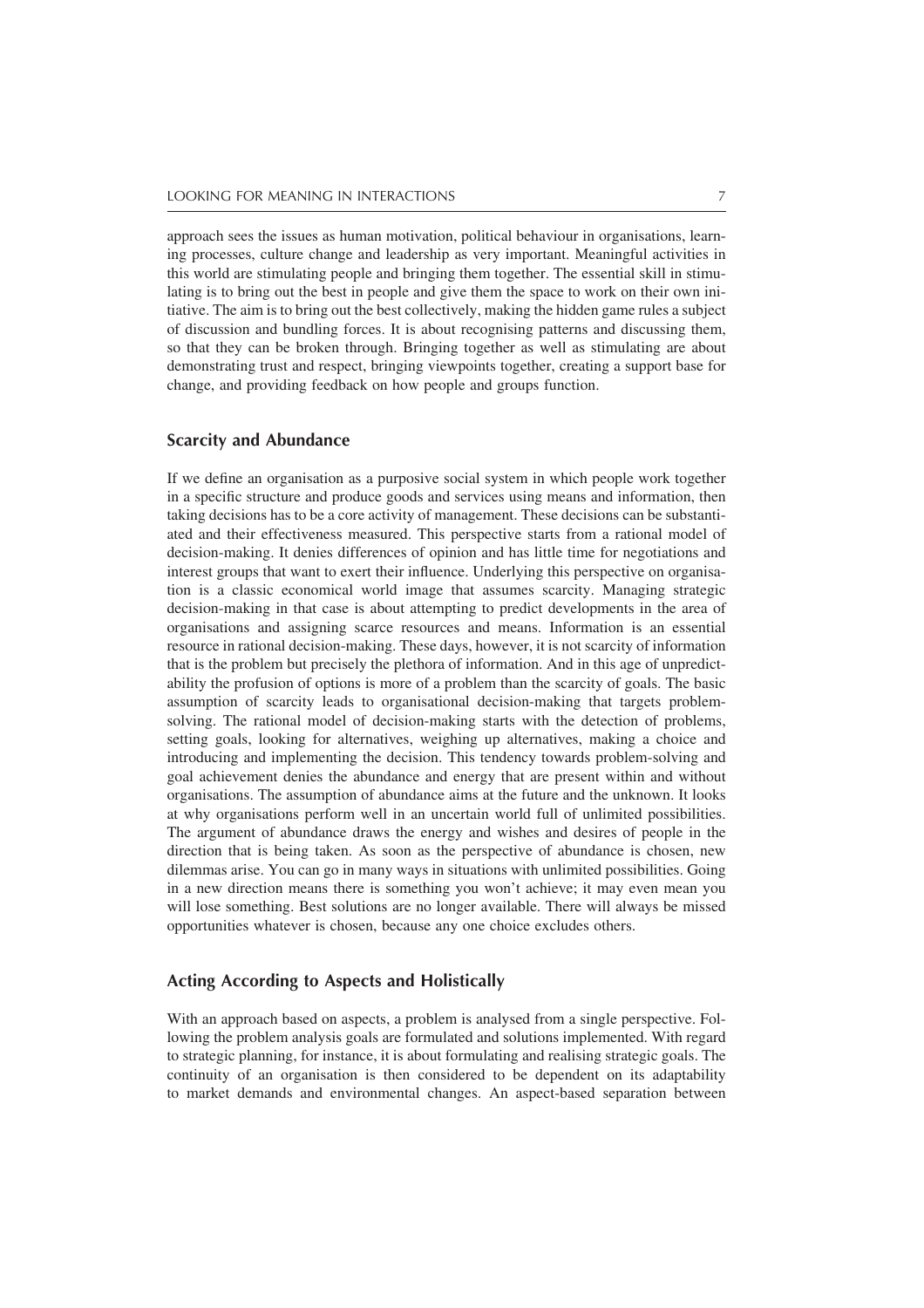organisation and its environment primarily involves the central goal of the organisation and the way the objectives can be achieved. After taking strategic decisions about the organisation's goals it involves organisational decisions about how the organisation can best be set up to achieve those objectives and the change processes necessary. The structure follows the corporate strategy, and the strategy follows the environment. The strategic decisions are taken by systematically gathering and processing information about the environment and the results of earlier actions. Further, it is about monitoring the progress of realising the strategic course, evaluating results and accounting for the investment of funds in relation to results achieved. It is an orderly world that takes predictability and steerability as its starting point. A problem arises if insufficient information is available or no prognoses can be made due to a high degree of unpredictability of the changes or novelty of issues and themes. What is needed is a multiple and holistic perspective where several different viewpoints come together and a strategy gradually takes shape in a communicative process of involved persons.

## **Single and Multiple Value Systems**

The dominant orientation of a number of business sectors is towards economic returns and shareholder value. From reasoning based on scarcity of raw materials and markets a competitive strategy is chosen in which financial returns on investment predominate as part of a survival strategy. What this strategy means for the physical and social environment does not enter the picture. The effects of the chosen strategy on issues of health, poverty, depletion of raw materials, burdening of the physical environment, conflicts, exclusion of population groups and social contradictions are scarcely topics of consideration or discussion. It is a question of a single perspective from the point of view of the shareholder that excludes the perspectives of other interested parties. Where a multiplicity of values is concerned, this approach is 'value-less', because it has only one value. Other businesses choose to position themselves from an aspect of social meaning and try to combine several values as a guideline for their actions. Sustainable business practice and social responsibility are topics of discussion and are translated into actions. It is precisely in dynamic environments – South Africa, for example – where perspectives from multiple value systems are often brought together and used for renewal. In dynamic environments the art is to combine these value systems through 'value-full' actions whereby attention is paid to shareholders' value as a source of finance for business practice and at the same time take the values and interests of other interested parties into consideration.

## **Planned Change and Looking for Meaning**

Planned change is a process of steering and controlling aimed at achieving the change goals. This approach is based on the assumption that an organisation is in a stable state of equilibrium and that there must be balance in the relationship between organisation and environment. If the environment changes, the organisation must undergo a change from an existing state of equilibrium to a new state of equilibrium in which the organisation can again fulfil the environment's demands. It is about a relatively ordered approach. This ordering requires developments to be predicted, steered and controlled. To be able to make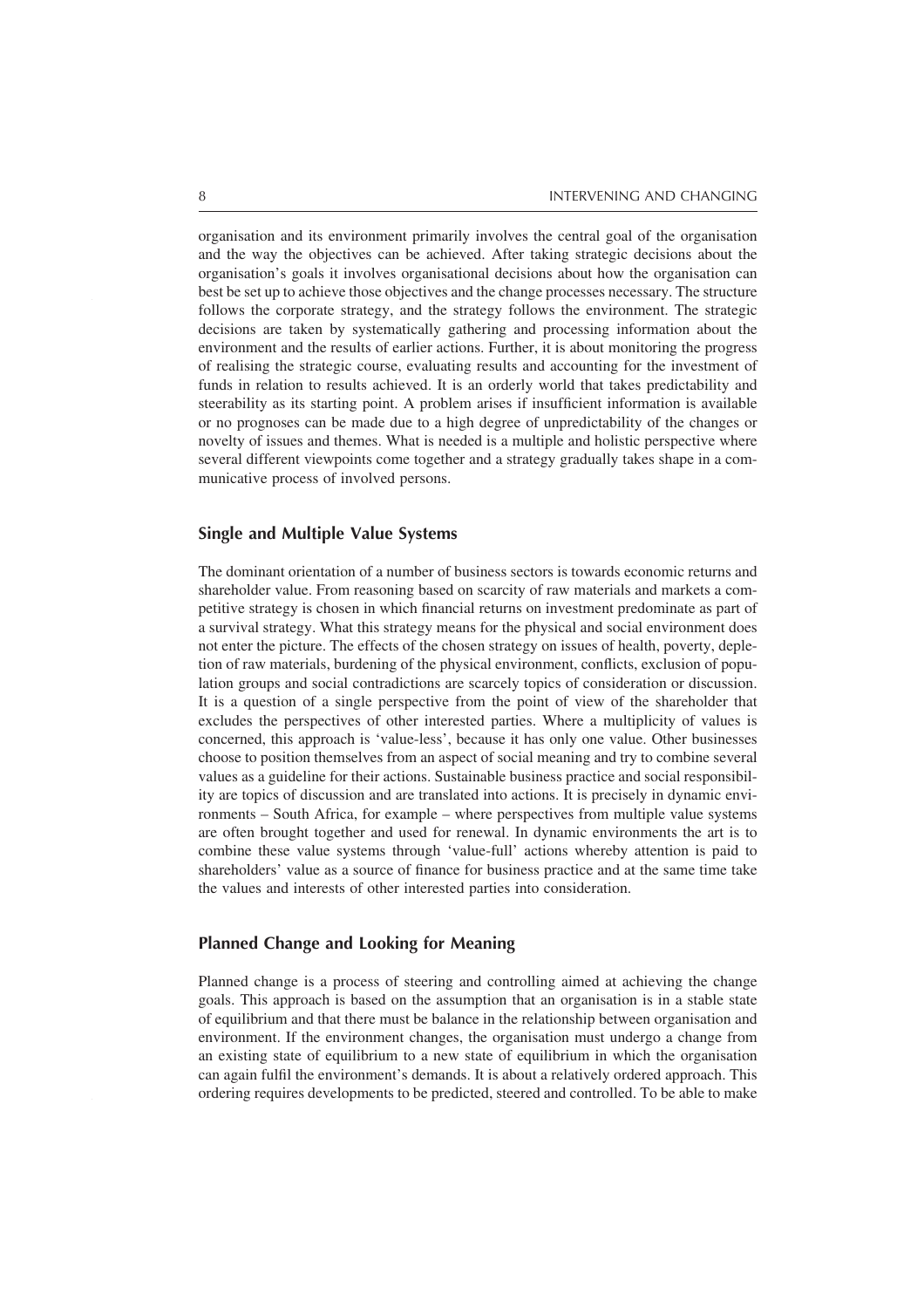predictions, the relations between cause and effect over the longer term must be taken into consideration. The approach of planned change is satisfactory in predictable situations if simple solutions to known problems are sought. The approach is less suitable if we encounter ambiguous issues and problems that are difficult to define, and unstable situations and unpredictable patterns of interaction. In that case we see processes of renewal that concern actors from diverse organisations. It is about transformations where new forms of organising arise and renewals are set in motion on the way to an unknown future. In this approach the choice is for communicative solutions, whereby actors talk with each other, look for meanings and create new contexts, and so develop a 'strategy'.

## **Order and Chaos**

In the pursuit of order many businesses try to foresee developments in the environment and take advantage of them. To do this, managers and consultants opt for strategic planning and planned change. They attempt to analyse the characteristics of successful enterprises and replicate them, and they look for characteristics of the organisation that best suit the demands of their environment. Or they aim at specific improvements in the management of the organisation, relationship with customers or the ability to innovate. Alliances are entered into to reduce the unpredictability of the behaviour of actors. All these action strategies are aimed at the pursuit of order. Order requires predicting and controlling developments. One can question whether the pursuit of order is sufficient in a situation in which the environment is less predictable and we have to cope with problems that are difficult to define. That raises new dilemmas for change managers and consultants. It is about playing with dynamics and uncertainty. In the perspective of chaos, organisations are between the limits of stability and instability. Creativity is found in unstable situations; it gives shape to innovations. Movement begins in an unknown space with an unknown target. Because direction and target cannot be predicted, space is created for unforeseen processes, for creativity and for new forms of organising. This can lead to uncertainty, disagreement and conflict. But it is precisely these contrasting points of view that contribute to creativity and renewal. Innovation emerges through the exchange of different perspectives on organising. In that case it concerns multiple points of view, exposing interpretations and stimulating interactions to produce different solutions. Choosing to play with chaos brings about new issues. One tricky dilemma is providing space for differences of opinion and conflict without inertia entering the picture. Another dilemma is the degree of selfsteering without fragmentation occurring between actors. Finally, there is the dilemma of boundaries being drawn in the interactions and cooperation with others.

The paradoxes and states of tension are shown in Figure 1.1. The art lies in recognising the paradoxes, balancing between them and connecting the extremes. This means connecting several perspectives and worlds and searching for new possibilities to deal with complexity and dynamics.

# **UNDERLYING PARADIGMS**

This book takes as its point of departure a subjective and interpretative approach to organising, changing and learning. From this perspective we see the social world as one of people who talk to each other, work, interact, experiment, explore and give meaning to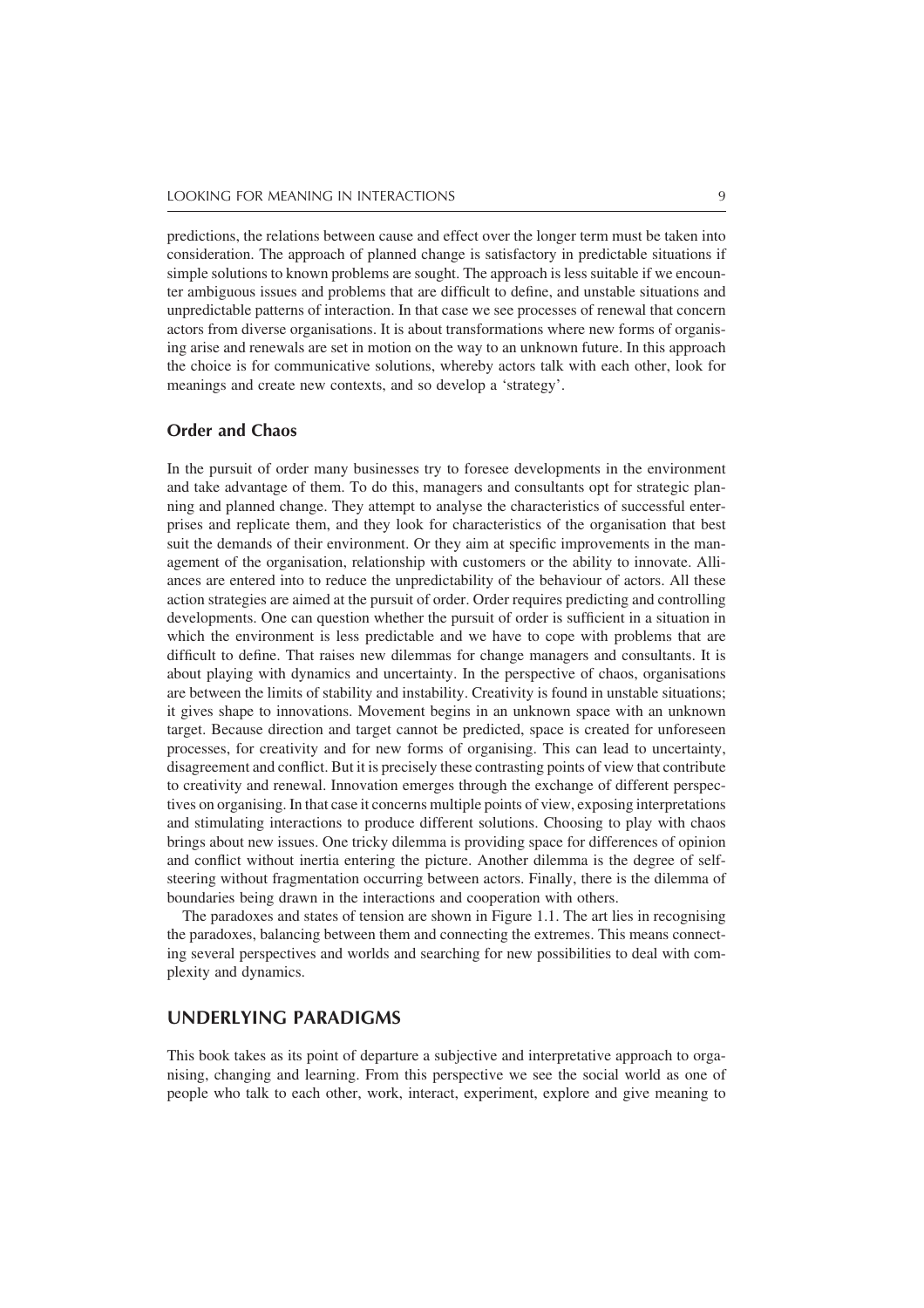

**Figure 1.1** Paradoxes and states of tension in the world of organising and changing

the reality in which they live and work. In Figure 1.2 this book is placed on the left side. We deliberately chose a subjective approach, because it is from such an approach that we develop new interventions. We are denying neither the existence nor the meaning or importance of interventions that are rooted in objective approaches. They are effective in a different framework where other principles and values predominate. In this book we choose to elucidate interventions that are still in the process of being developed, less common and based on the subjective and interpretative principles and values.

#### **Objective and Subjective Points of Departure**

In this book we consider the development of knowledge about organising, changing and learning as a process to which all parties can contribute: participants, practitioners, managers, academics, staff members, customers and outsiders. Our ontological and epistemological basic principles are the foundation of our choice for interventions. Ontology is a series of general presuppositions about what reality is. One basic question is whether an objective reality exists outside of ourselves in a real world that can be discovered and researched empirically, or whether the reality is subjective and exists as a reflection of our individual consciousness, our perception and the meaning we create in interaction with others. Epistemology is a series of presuppositions about how we can understand that reality and exchange knowledge about it. A core question is the possibility of identifying knowledge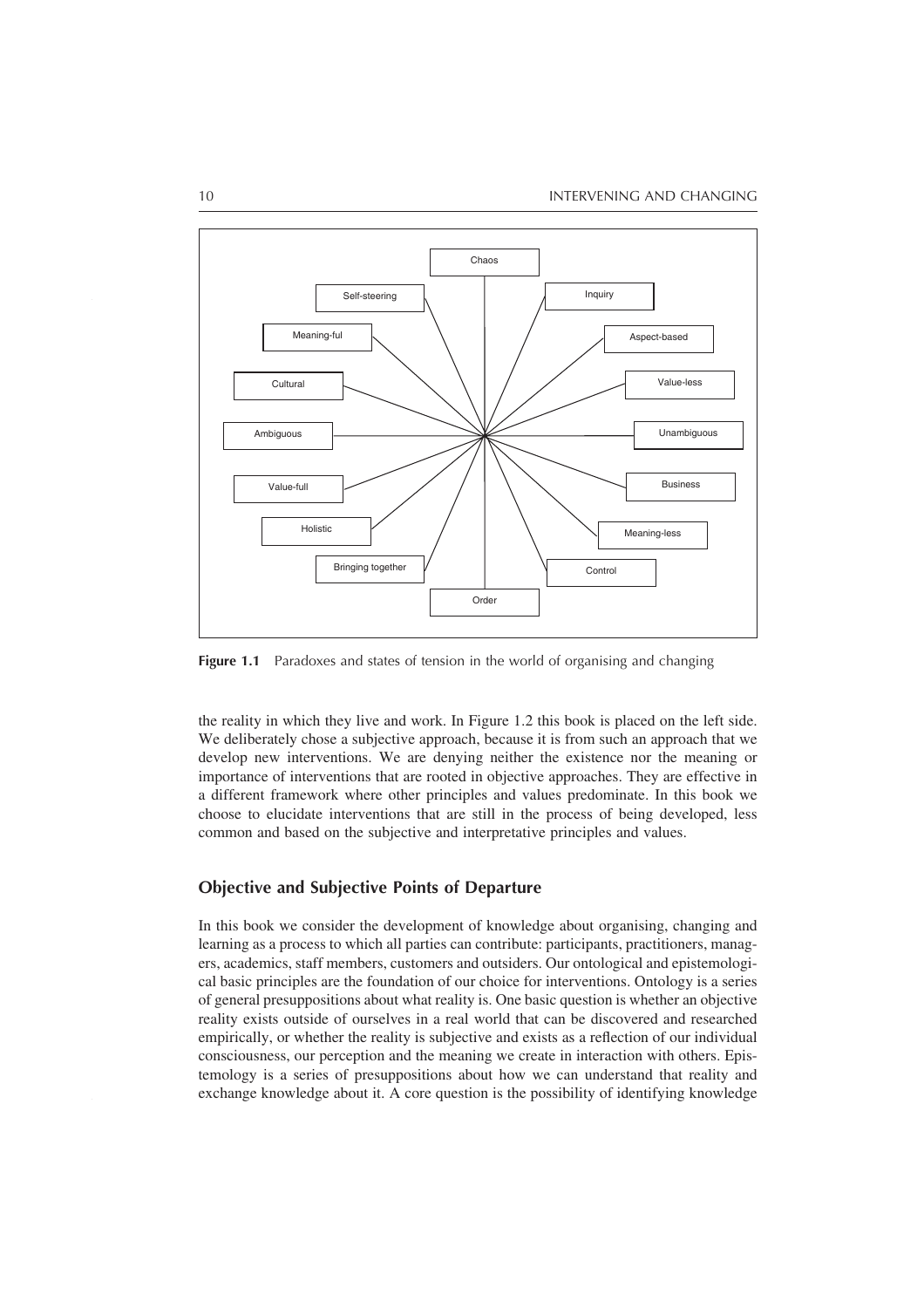

- Topicality

**Figure 1.2** Paradigms in organising, changing and learning. Adapted from Burrell, G. & Morgan, G. (1979) *Sociological Paradigms and Organizational Analyses*. London: Heinemann

as objective and generic, based on objective observations of causal relationships, or whether knowledge is more subjective, based on experiences and insights gained in specific situations and contexts that we can exchange in order to learn from them.

# **Determinism and Voluntarism**

These presuppositions about what reality is and how we can know it are connected to basic assumptions about man and the relationship between man and the environment. The objective perspective on human acting supposes that people react in predictable ways to changes in their environment and that their actions are conditioned by external situations. The behaviour of people in organisations can be explained by the structure of the organisation or the structure of the needs of the people themselves. The laborious process of change is explained by the characteristics of the organisation or taken as resistance to change by individuals, because people should be striving to preserve their position or should not be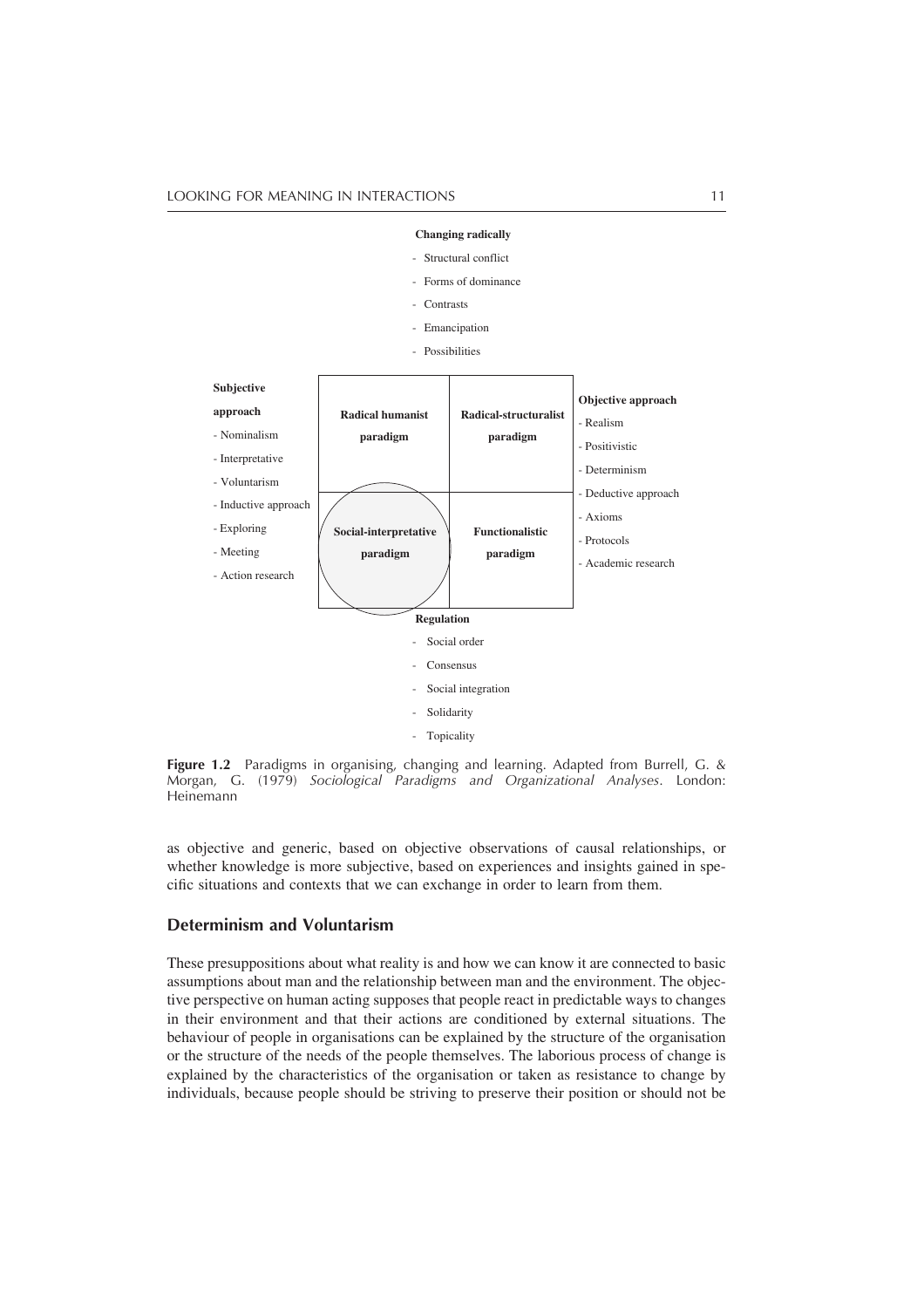able to adapt to changing circumstances. The subjective perspective sees people as creators of their environment who can change their environment. Behaviour in organisations arises from interpretations of people's activities and their ambitions. If change processes proceed with difficulty, the cause is sought in the way people work together and the inability to look differently at the self-constructed reality. Imagining and expressing new possibilities can be a stimulus for renewal. These two contrasting perspectives are known as the contrast between determinism, in which behaviour is determined by characteristics in the environment, and voluntarism, in which people act to give shape to and create their environment.

## **Positivism and Social Constructionism**

If the world is seen as an objective and true reality, then developing knowledge is based on objective observation and analysis of the relationships between aspects and variables. The world is quantifiable and denoted by laws. This is also known as a positivist interpretation of knowledge. If the world is seen as subjective, then the method of developing knowledge is based on understanding the ways people give shape to their world. The world can be understood by reflecting on change processes, by experimenting and by exchanging experiences and anecdotes. This is about an interpretative or socialconstructionist scientific view. Action research (Eden & Huxham, 1996) and the methodology of *grounded theory* (Glaser & Strauss, 1967) are suitable research methods in this interpretation.

The subjective and objective approaches (Burell & Morgan, 1979; Astley & Van de Ven, 1983; Arbnor & Bjerke, 1997; Jackson, 2000; Van de Ven & Scott Poole, 2005) are often contrasted in organisational and change studies. In their study on organisational and change paradigms, Burell and Morgan (1979) combine these assumptions about social reality with presuppositions about the pursuit of order through control and radical change through allowing chaos. On the basis of these two dimensions they distinguish four paradigms: functionalistic, radical-structuralist, social-interpretative and radical-humanist (see Figure 1.2). These paradigms have basic assumptions about organising, changing and learning that are often not made explicit.

## **Functionalistic Paradigm**

The functional paradigm is based on objective, positivist and determinist presuppositions. A predictable and orderly world is aspired to, in which people cooperate and live harmoniously. In this perspective organisations have a clear task structure and lines of responsibility with well-defined positions. Little attention is paid to discrepancies. The methodical approach from the point of view of this paradigm aims at the efficient organisation and effective planning and execution of change. Often change managers and their consultants choose strategic planning and planned change. Interventions often used from the functionalistic approach include business process redesign, balanced scorecard, total quality management, benchmarking, time-based competition, strategic planning, restructuring, reorganisations, competence management, training programmes and the introduction of selection, assessment and reward systems. These interventions have been tested, described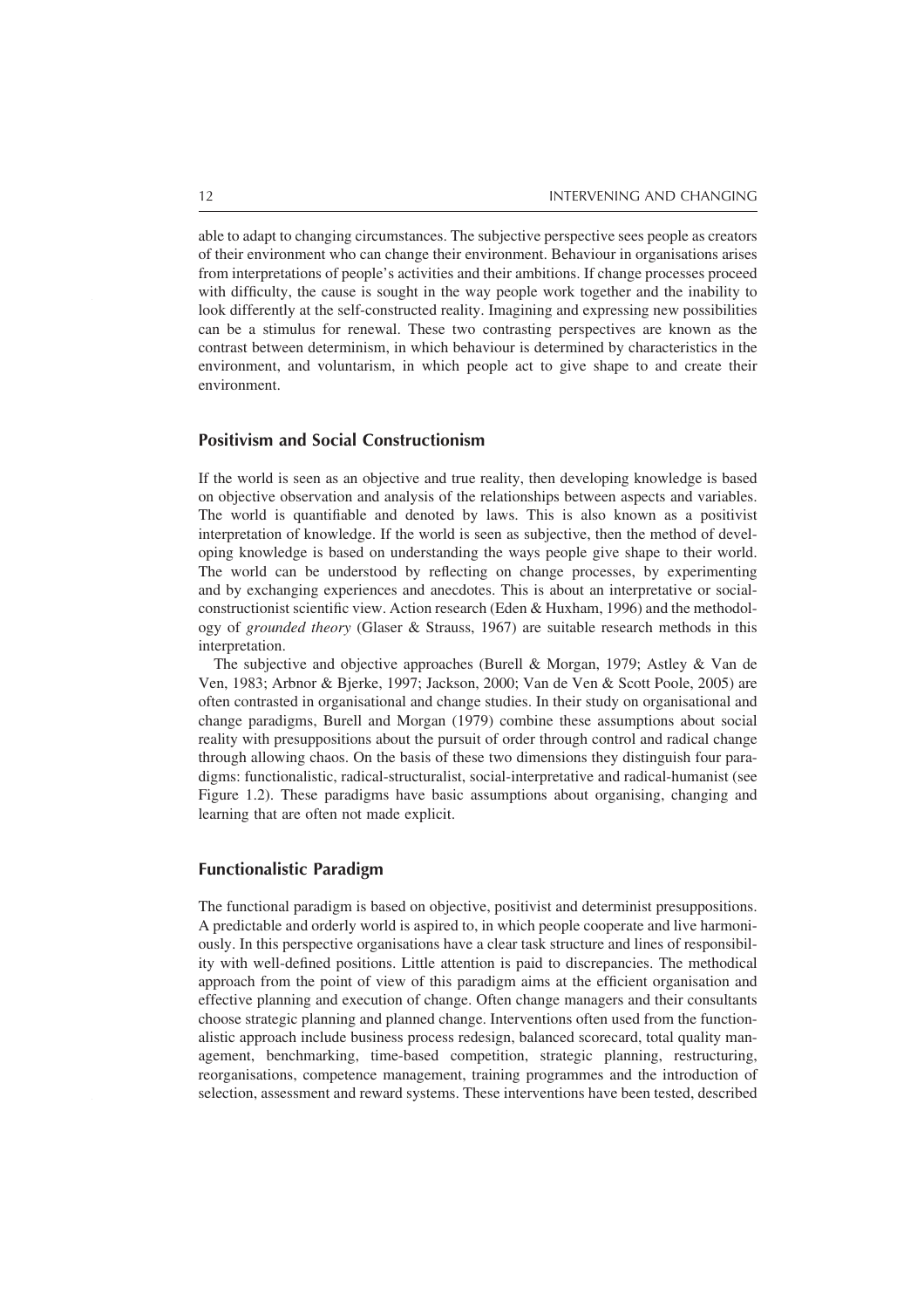in protocols and are used frequently (Kubr, 1976; Ten Have, Ten Have & De Jong, 1999).

#### **Radical-Structuralist Paradigm**

The radical-structuralist paradigm is based on objective, positivist and determinist presuppositions. This line of approach concentrates on structural conflict and has an eye for types of dominance, exploitation of the workforce and depletion of raw materials. Quality of life issues and problems that organisations cause in the social sphere are examined. From this perspective, change is seen as arising from fundamental conflicts and through political and economic crises. There is an idea that organisations can only survive if they can adapt to changing circumstances. Forming alliances and cooperation as well as the possibilities and effects of expansion are examined. The methodology is based on macro-analysis of the reality and survival strategies. Attention is paid to changes in the ownership and structures of organisations. From governments there are attempts to restrain the damaging effects of expansion, exploitation and depletion through the use of international agreements, covenants, legislation and governance (Dore, 2002; Peij, 2002).

## **Radical-Humanist Paradigm**

From the radical-humanist paradigm people want to work on radical changes and improving working and living conditions. A subjective, interpretative and voluntarist approach is chosen. The paradigm offers a vision of organisations acting socially and provides insight into patterns of dominance and emancipation. In this approach people look for ways of modifying existing social relationships and breaking through patterns of dominance. The methodology brings together people with different perspectives to transform the living and work situations they have constructed. A holistic vision is chosen to interpret events and possibilities. The development of knowledge and methods is at the service of radical change. Methods used include open-minded observation (Hoebeke, 2004; Appreciative Inquiry, Cooperrider, 2005) and future-oriented search conferences (Future Search, Weisbord, 1992; Search Conferences, Emery, 2004).

#### **Social-Interpretative Paradigm**

From the social-interpretative paradigm people search for understanding of what is going on, starting from their subjective experiences and observations. The point of departure is a subjective and interpretative vision with the basic premise that people are capable of changing their reality. Events are considered to be true in the perception of people. The reality is seen as constructed socially by people who work, live and talk with each other. The social-interpretative paradigm aims at understanding the subjective and constructed world and looks for how social processes and contexts arise and continually develop. The methodology is based on gathering systematised experiences in case studies and action research. The theory about continuous change fits into this paradigm. In this theory change is a continuous activity at the local level where people associate with each other and give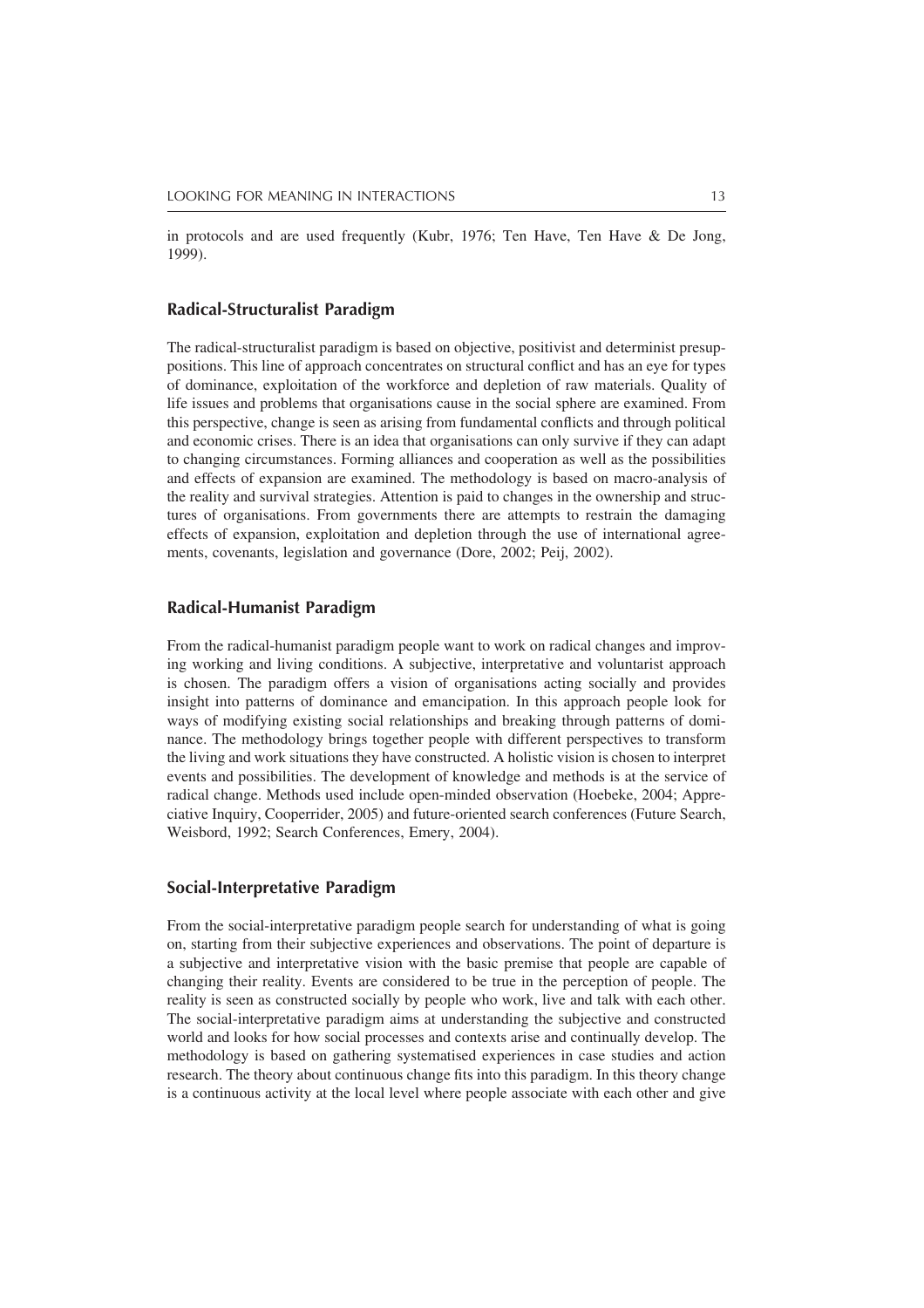meaning to their social reality (Boonstra, 2004). In change processes images of reality are exchanged, patterns of interaction are exposed and changes are given shape in a dialogue of actors. For the method this means creating contexts and supporting processes in which actors themselves give shape to processes of renewal. The essence is that feedback processes become visible, that there is space for processes of self-organisation, that processes of interaction get going between actors, that multiple voices are heard from multiplicity and variety, that meanings and presuppositions become visible, that shared sense-making arises in dialogue and communal alternatives for acting are developed, and that processes of acting, reflecting and learning are put in motion. The intervention methods in this book are based on this paradigm. The book gives an overview of the most recent interventions in this area.

# **THEORETICAL EMBEDDING**

The literature turns up nine areas of knowledge that give input to the creation and theoretical foundation and support of the interventions. The interventions have an interdisciplinary perspective, in that they use insights from different areas of knowledge. We summarise these nine areas of knowledge next.

#### **Chaos and Complexity Theory**

Chaos and complexity theory presumes that organising occurs in complex, dynamic systems in which actors are continually interacting with each other (Gleick, 1987). Causal connections between specific actions and outcomes become blurred through the complexity of interactions of people inside and outside the organisation. In these interactions, the boundaries between organisations and environments are blurred. The interactions can strengthen or weaken each other. In the relationships it is a matter of positive and negative feedback. Negative feedback makes it possible to regain balance. Positive feedback strengthens developments that lead to instability. The patterns that thus arise make the outcomes unpredictable. Unstable situations give rise to creativity with which renewals gain shape and space is made for learning (Baets, 2002). According to Stacey (1996), these dynamics can be seen as a continual source of renewal. Self-organisation is a process in which the actors from a system spontaneously interact and communicate with each other, give meaning to events and create new situations through cooperation. The actors are spontaneously active, organise themselves and create new interactions in which renewal can flourish. In this concept chaos and order are not opposites – they are alongside each other. Self-organisation arises when stability and instability go together. For Zuijderhoudt (1992), self-organisation means that sooner or later new stable dynamics will be found that are none the less more complicated and more effective than the previous dynamics. Instability always gives rise ultimately to another stable situation if actors have insight into the dynamics of the system and can intervene in the processes of interaction. Stability brings rest, but is nevertheless temporary because new developments and patterns of interaction cannot be predicted and the complexity increases again. It is a bounded stability: periods of stability alternate with periods of instability.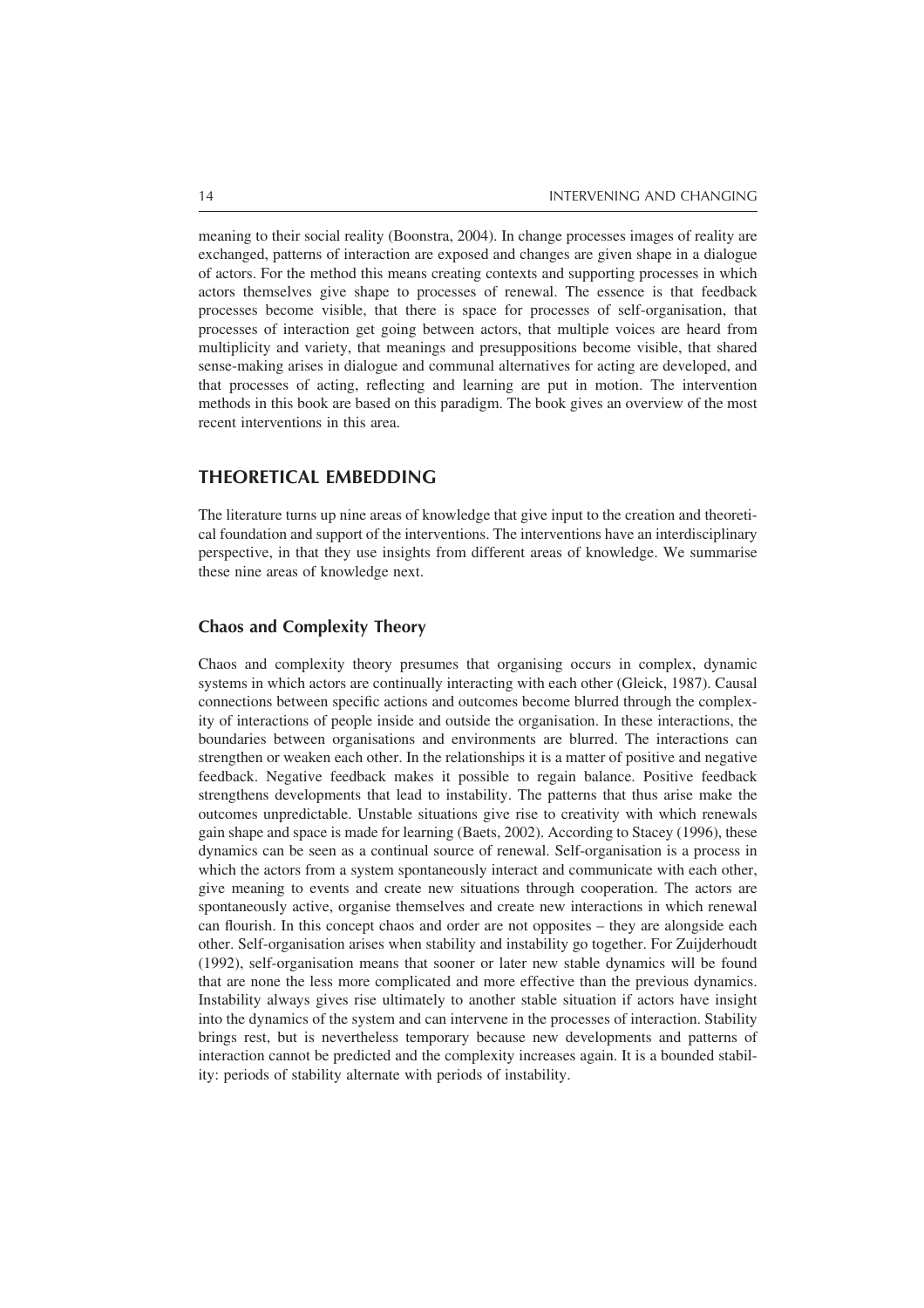#### **System Dynamics**

As early as the 1960s Emery and Trist (1965) characterised the dynamic environment as a *turbulent field*. According to them, the dynamics are caused by interaction between actors in an environment that is continually in motion. Emery and Trist believe that the uncertainty that this entails can only be overcome if actors interact with each other, look for a solid footing in collaboration and define norms and values together. System theory has developed further since Emery and Trist made their observations. Different authors have come to interpret organisation systems as dynamic systems. The most familiar one is Checkland (1981) with his system thinking and the *soft systems methodology* (1999) that stems from it. Stafford Beer uses cybernetics to look at systems from a dynamic approach aimed at learning. Senge (1990) is inspired by looking at patterns that affect each other and depend on each other. For example, he creates archetypes of organisation processes in which interactive causalities develop. According to Emmering and Wierdsma (2004), a dynamic view of an organisation has two functional reasons. First, the survival skills are continually increased if flexibility is developed through experience to cope with all kinds of influences. Second, this strategy results in the capacity to cope with these influences breaking away from the survival function. This means the organisation develops the possibility of itself exerting influence on its environment and partly forming this environment. The idea is that learning is always relevant to the preservation of identity in changing circumstances. This opposes the idea that organisations should always adapt to the environment. A related concept is organisational learning, which is well expressed by Weick and Westley (1996). They search for variation in order and disorder. They point out the power and potentiality of humour (as an example of variation in language), improvisation of routines (as an example of variation in action) and small, striking events (as a variation in chaotic circumstances). A related approach is working with games for policy development and organisational development (De Caluwé *et al.*, 1996; Duke & Geurts, 2004). This approach aims at having groups and organisations reflect on the processes that are developing here and now, to end up with expanding insight into the interactive capabilities and learning how to learn.

#### **Spiral Dynamics**

Graves (1971) originally developed a system to classify levels of consciousness. He called it *spiral dynamics*. It starts with a low level of consciousness that can be regarded as pure survival. The highest level of consciousness encloses everything. Levels of consciousness are repeatedly added that enclose earlier levels. The model gained its current form in Beck and Cowan (1996). The different stages that can be passed through are all designated. The stages originally concerned the development of people, but gradually that has been generalised into the development of groups, organisations and even societies. Wilber (1997) is one of the foremost thinkers in this field and a master of holistic thinking. In his *A Brief History of Everything* he connects the stages of development with spirituality, the notion of God and with the origin of life. He argues that today's problems have everything to do with processes of development from the past. He ends up searching for the inner knowledge, for continuous surprise, joy, salvation through insight and liberation through awakening.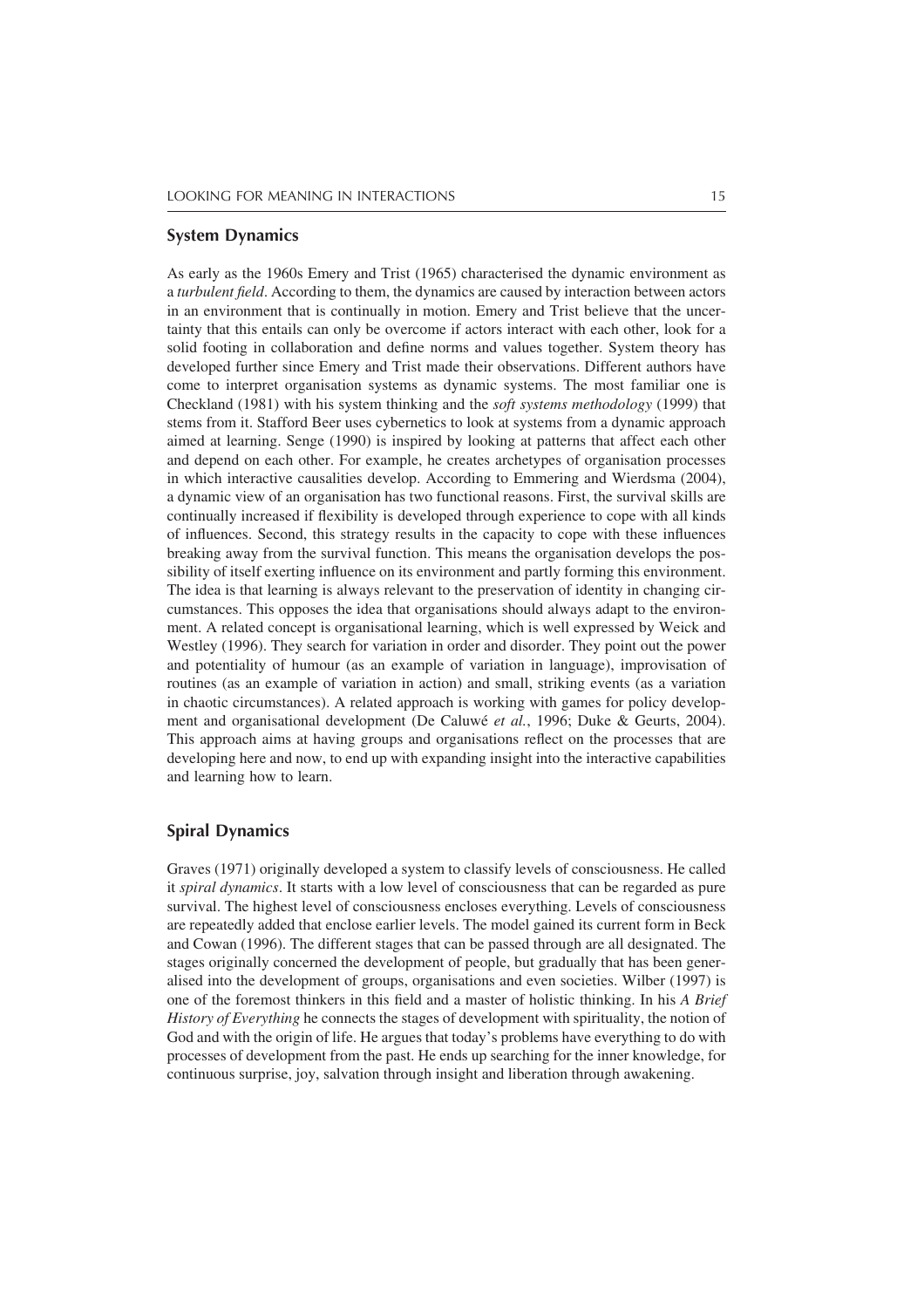## **Social Constructionism**

One of the key themes in social constructionism is the role of sense-making in social processes. This way of thinking suggests that people construct their reality on the basis of what they experience. According to Gergen (1999), this subjective reality helps people understand what is going on. People become confused in ambiguous situations because the situations are difficult to understand due to multiple meanings and the multiple voices of actors. Gergen (2001) therefore argues for dialogue in which people construct new meanings of their social reality in direct interaction with others and create space for changing their situations. Weick (1995) believes that ways of organising come into existence through the meanings that individuals give to social situations. How events are interpreted depends to a great extent on the context in which the observation takes place. According to Weick, the meanings themselves are only formed retrospectively. Therefore, we can only understand what we are doing by interpreting what we have done before. The assumption is that through the exchange of pictures of reality, viewpoints, arguments and ideas, the participants will mutually influence each others' opinions and attitudes which will produce a common system of standards and values. According to the theories of social constructionism, interaction between the actors takes place in the context of the constructs that were produced by earlier interactions. What was produced earlier makes the production of constructs possible, but limits it at the same time (Hosking, 2004). The context is generated by interaction and becomes set, as it were, into a reference framework from which the reality can be understood. The common meanings or social constructs form a reality and cultural practice constructed by the actors in which common experiences are embedded that direct the course of action. The possibilities and boundaries of this manufactured context are not fixed. In Hosking's view the multiple and pluralistic character of this makes it possible to exchange, discuss and adjust the underlying meanings and belief systems. Hosking states that there are six methodological fundamentals to the social constructionism perspective (Hosking, 2004). Put briefly it is a process of mutual understanding in which multiformity, multiple voices and continuing interactions enable people to give new meanings to their actions and thinking, to the complexity of organising and to the issues related to organising.

# **Positive Organising**

Looking for viable organisations and for positive deviations is the key to a movement that has been developing for a good ten years under different names. David Cooperrider invented Appreciative Inquiry (see Cooperrider, Whitney & Stavros, 2003). The assumptions are simple: every organisation has something that works well. They are the things that give the organisation life, when it is the most lively, effective and successful, and connected in a healthy way with its interested parties, people concerned and communities. Appreciative Inquiry starts by identifying the positive forces in an organisation and sets out to connect people, groups or organisations with each other in such a way that it generates energy and increases the sense for change. It is a positive start to processes of transformation. Quinn (1996) propounds *positive organising*. The idea is to use the positive deviations of people by asking others how you add value to their lives. Ask them to tell you or write down when they saw you at your best and make a portrait of when you are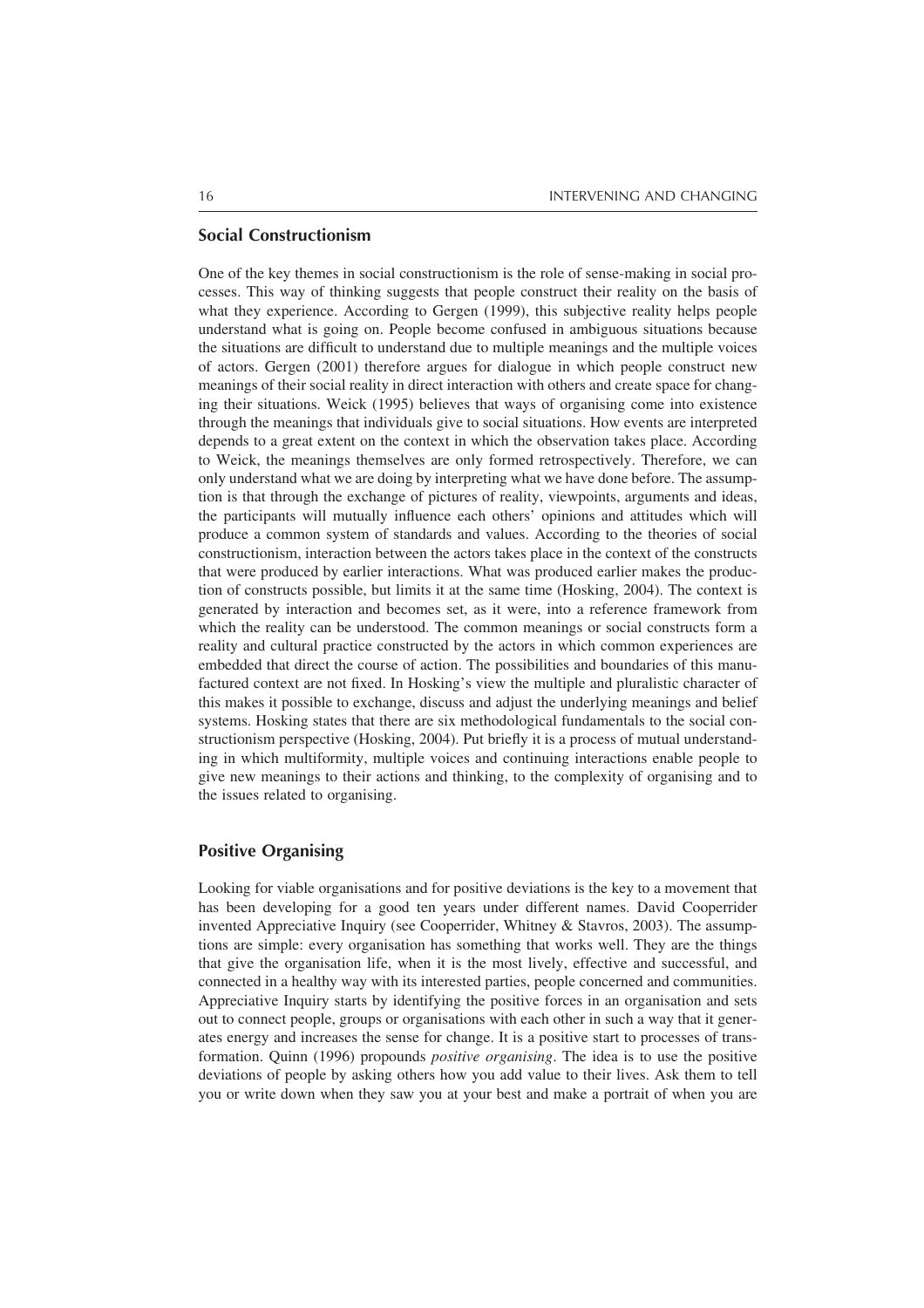at your best according to the reflections of others. Doing that with each other in organisations creates a positive basis for learning and energy for renewal.

#### **Open-Minded Observation and Appreciative Inquiry**

Positive organising is closely linked to the methodology of open-minded observation or *naturalistic inquiry* (Lincoln & Guba, 1985). The art in open-minded observation is postponing judgement, not thinking too quickly in terms of solutions and considering events from several points of view. Open-minded observation takes place in natural surroundings and in field studies, whereby natural methods are used, such as observations, discussions and consulting sources and documents. Observations are collected, findings are interpreted and new action perspectives are experimented with, together with the people concerned. The method of open-minded observation fits in with the method of the fourth generation evaluation (Guba & Lincoln, 1989) and with the method based on *grounded theory* (Strauss & Corbin, 1990). According to grounded theory, knowledge is deduced inductively from open-minded observations. This knowledge can then be put to use to discover underlying patterns. After open-minded observation and searching for underlying patterns, a picture can be visualised of what the future could be. This fits in with the ideas about Appreciative Inquiry (Cooperrider, Whitney & Stavros, 2003). It is not a problem perspective that is the central issue, but a quest for the power of organisations. In the depiction of possibilities in the future, it can help to look at other places and other activities where positive experiences have been had in making solutions manageable and realising ambitions. The three lines of approach are a summons to experiment with new insights and possibilities and to exchange experiences with these experiments so as to learn from each other.

## **Group Dynamics and Communication**

A discipline that has been developing over a long period and that receives attention every so often is group dynamics. It is a hybrid of psychology, social psychology and sociology. It is about group formation, group development, communication, feedback, group processes, decision-making, conformity, group standards, identity, situational leadership and team functioning, among other things. In addition, knowledge and insight are developed about intervening in groups, about types of interventions and about levels of interventions as well as about the competencies of the intervener. The *Handboek Groepsdynamica* [Group Dynamics Handbook] by Jan Remmerswaal (1998) is well known in the Netherlands. All trainers and group workers will know the models of Watzlawick, Leary, Bales, Hersey, Blanchard, Bion, Reddin and Bateson. In the international context too, attention is being paid to communication, for example. Isaacs (1999) helps people put their feelings, fears, convictions and intentions on the table. He works towards *dialogue*: embracing different points of view; literally the art of thinking together. Wierdsma (2001) calls this the 'place of effort' (*plek der moeite*), where people reveal their convictions to each other. It refers to the idea that it takes a great effort to communicate with each other in a world of relationships, beliefs, motives, dilemmas and paradoxes. It requires deepening, reflection and making convictions explicit. On the other hand, it is well worthwhile looking for this place and devoting time and effort to it.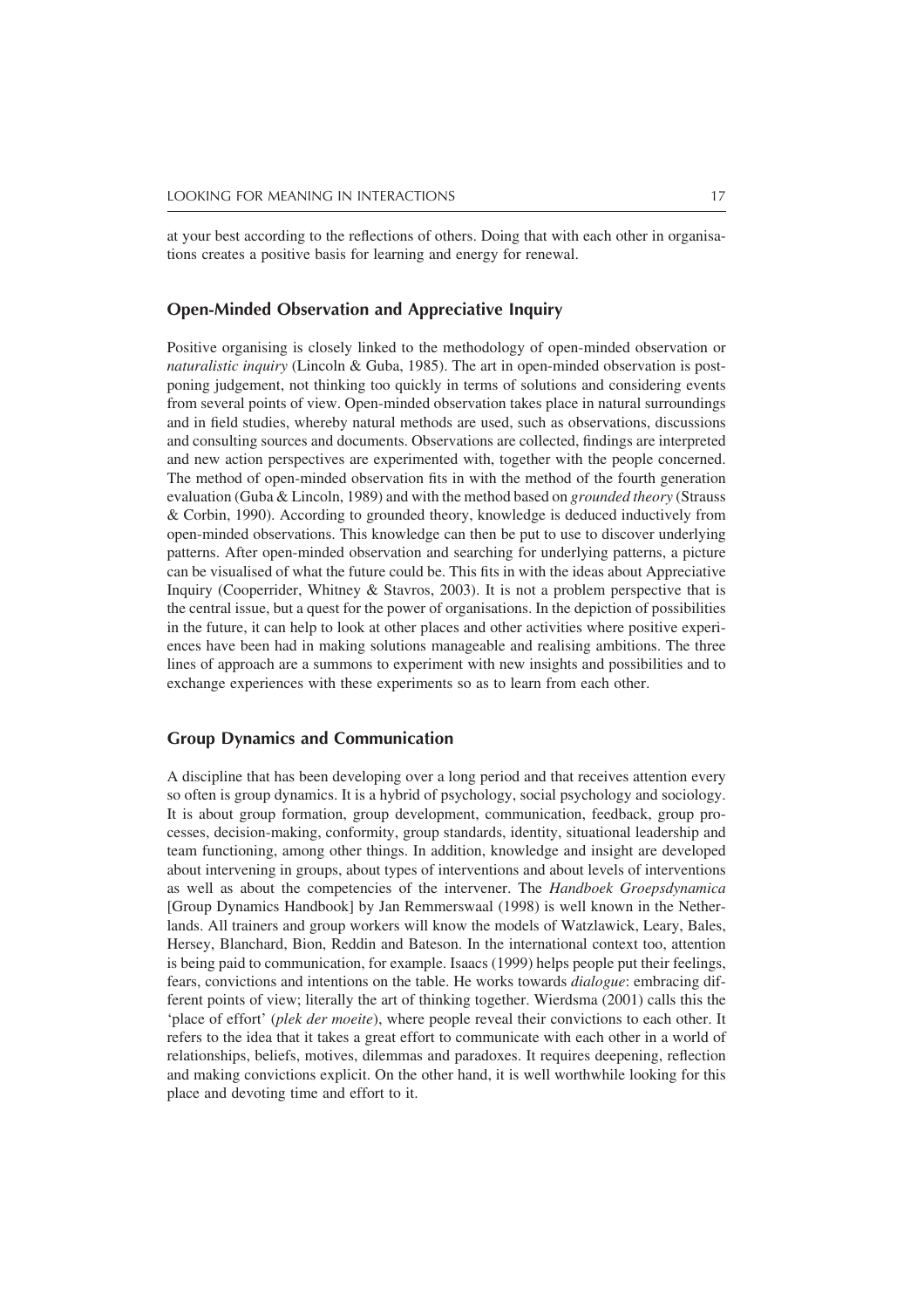## **Learning Theories**

Learning in organisations, organisational learning and learning organisations have become popular among academics, change managers and consultants over the past 20 years. This may be due to the increase in the importance of knowledge in organisations. There are many ways to give shape to that learning. Sauquet (2004) distinguishes four lines of thought. The *behaviourist school* is about designing effective education and training to impart new skills to people and teach different behaviour. In the *cognitive school* it is mainly about effective transfer of knowledge and acquisition of knowledge. These two schools stand in the tradition of the functionalist paradigm. The *pragmatic school* aims at learning through experience (Kolb, 1984; Revans, 1998). The underlying idea is that learning comes about in a cyclical process in which concrete experiences are followed by reflective observation. These reflections are then analysed and incorporated into new notions and concepts. On this basis, one can choose to experiment actively with new behaviour. This leads in turn to new experiences to reflect on. Smid (2004) and Wierdsma and Swieringa (2002) formulated rules to give shape to learning in a work context and make space for people to experiment. The *contextual school* is based on learning through experience by people who exchange interpretations and experiences with each other, experiment with new work methods and reflect on their own assumptions about human relationships and the context in which the acting takes place. The continuous process of defining and redefining organising in ambiguous situations influences the underlying cognitive structures of individuals and groups, the values and standards of actors in networks and the alternatives for action that arise in this process. This sets a process in motion in which assumptions and pictures of reality are put under pressure and formed anew, in which possibilities for learning arise and new repertoires of action take shape. The previous sections show that acting, reflecting and learning are inextricably connected with each other during processes of renewal in organisational networks. This book is mainly about learning through experience and contextual learning in interaction with others. According to Schön (1983) it is about *reflection-on-reflection-in-action*. It is about reflections on one's own thinking, acting and learning, and on the underlying assumptions that form the basis: the way you observe and interpret events, the way you define problems, how you analyse and conceptualise, and how you act and interact. It is about recognising one's own assumptions and patterns of acting and considering them fully again. In this connection Boonstra (2001) talks about 'renewing in learning', whereby learning and the renewal of dynamic systems fuse together.

#### **Leadership**

There is an enormous number of publications and books in the field of leadership. They concern conquering one's limits and the limitations and blocking of one's own self. To return to the essentials: oneself, self-knowledge and awareness of one's own values. Assink (2005) suggests that for leadership it is necessary to look yourself in the eye and ask whether this is the life you want to lead and whether you are really giving the world the best you have to offer. This asks for authentic and sensible leaders in four dimensions: spiritual, mental, emotional and physical leadership. Call it spirituality in a business context, call it inner leadership, call it new fairness. For Van Loon (2006), the essentials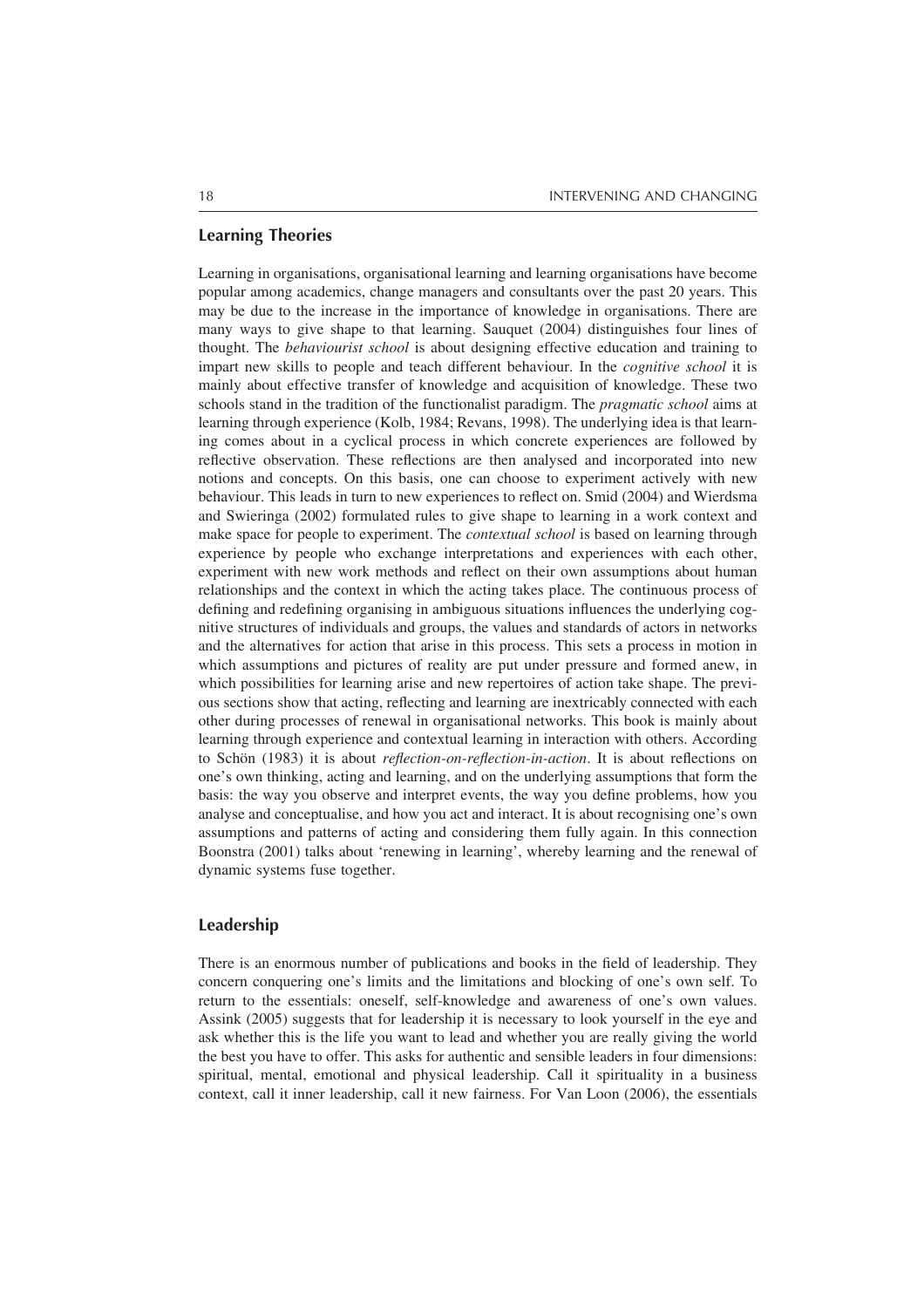for (new) leadership are: vision and enthusiasm, authenticity, rationality, listening, intuition and relationship with the body; the crucial role of dialogue; steering according to values and social engagement. *'*Know thyself' seems to be the essence of leadership. With the subjective and interpretative approach, leadership is about keeping a continuous strategic conversation going (Van der Heijden, 2005). In this strategic conversation, trends are discussed, scenarios are worked through and meanings are exchanged to understand the present and give shape to the future.

# **BASIC PRINCIPLES OF THE INTERVENTIONS**

In this section we describe the basic principles underlying the repertoire of interventions we are describing here aimed at meaning and interaction. These eleven basic principles arose during the process of compiling this book. So for us they are a provisional overview, but it is the start of a better understanding and of a more complete overview of the common basic principles.

These basic principles incorporate assumptions that we will make explicit. If these assumptions are not present or not relevant, their effectiveness will be extremely limited or absent. Table 1.2 lists the basic principles.

#### **Limited Ability to Make Reality**

All interventions assume that reality can only be made to a limited extent, that it is close to impossible as change manager or consultant to make or create the reality of others. 'Makeability' is based on the notion that one actor is the acting subject who sees other actors as objects to change and who can 'make' their opinions and behaviour. Changes in that case are defined and fixed in advance. Then the change agents get to work to realise those changes in other people. The interventions we are talking about are based on a limited idea of makeability. In fact, they are not based on the thought as expressed in the previous sentences. It is not a subject/object idea, but a subject/subject idea: the object talks back and is itself also a subject. Meaning is given, action is taken or not, influence

**Table 1.2** Basic principles of intervening in looking for meaning in interaction

|  |  |  | Basic principles for interventions that search for meaning in interaction |  |
|--|--|--|---------------------------------------------------------------------------|--|
|--|--|--|---------------------------------------------------------------------------|--|

<sup>•</sup> Limited ability to make reality

- Conditions of space, freedom and respect
- Simplicity and beauty
- Giving sense, giving meaning and interaction
- Reality is layered and multiple
- Well thought-out and well-considered acting with intentions
- Equality and avoiding defensiveness

<sup>•</sup> Positive portrayal of man in terms of growth and responsibility

<sup>•</sup> Combining thinking and acting, and diagnosing and intervening

<sup>•</sup> Changing is a collective action

<sup>•</sup> Context of ambiguity and intersubjectivity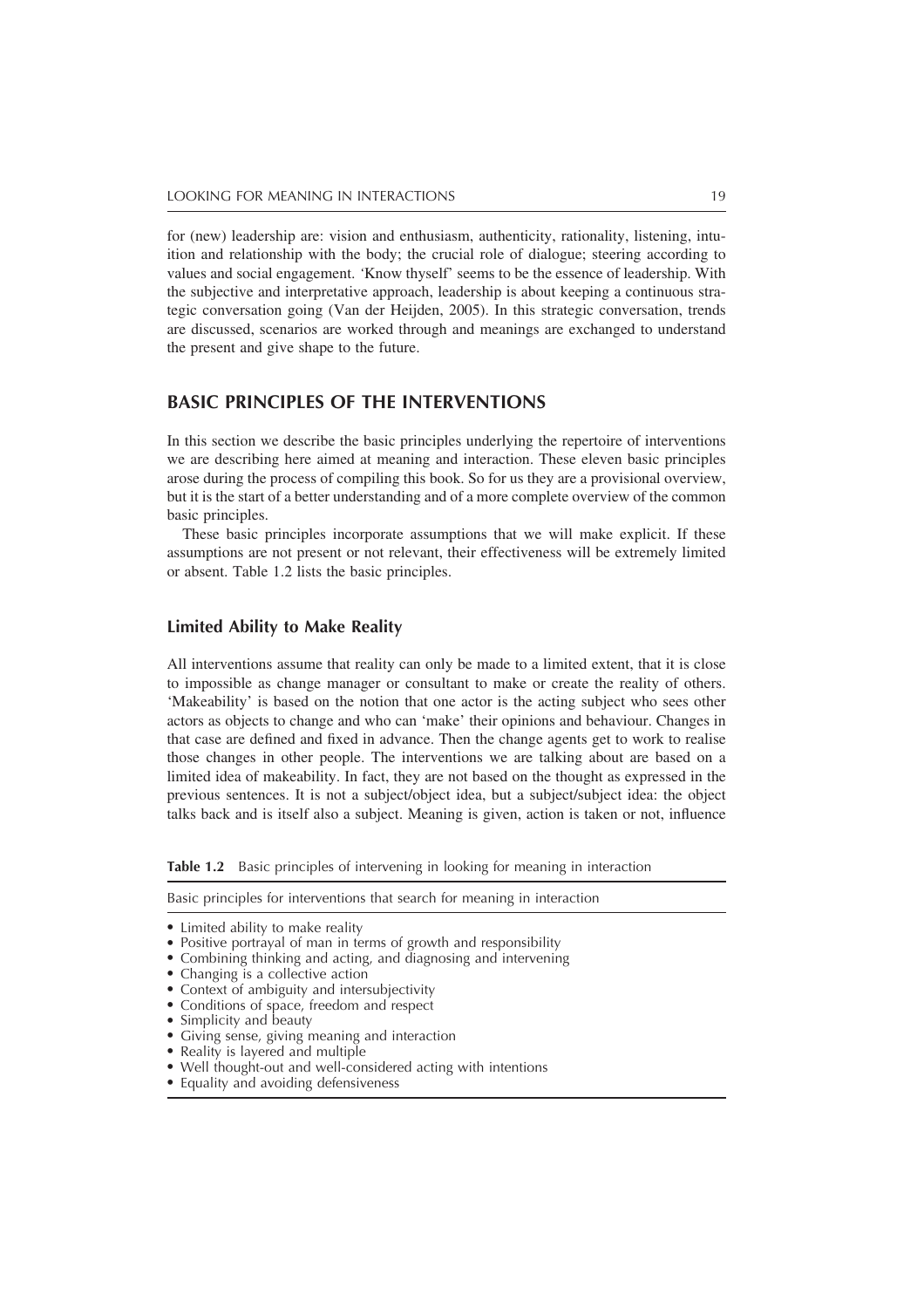is exerted or felt, defence is undertaken or openness is displayed in an interaction and communication process between people. All actors are subjects and they create a reality together. That reality can also be disagreeable – for instance, arguing or offending and insulting. But it can also be pleasant, for instance inspiring and searching for synergy. Then makeability gets another meaning. If a subject wants to create something with another subject who also wants to create that something, that is a perfect context to create or to make the something.

#### **Positive Portrayal of Man in Terms of Growth and Responsibility**

All interventions are based on a positive portrayal of humanity: people want to achieve something based on their aspirations and challenges. In addition, they want to become increasingly better, they are self-critical and aim at learning and growing. The popular saying 'People don't have to be ill to get better' is very apt here. You can learn something anywhere; you always pick something up; every street corner holds the potential for surprise. The interventions are also based on responsible people. People are responsible for the way they think and act, for their thoughts and their deeds. They have that awareness and are therefore critical and reflective about what they think and do. They do not shift responsibilities on to others and do not blame others for what they say or do themselves. And they do the right things. This is an idealistic portrayal. It works as a perspective, for many interventions are aimed precisely at bringing that ideal closer and realising and developing that ideal in people. So it is not about surviving in undesirable circumstances, but about creating the future.

# **Combining Thinking and Doing**

All interventions have the intention of strengthening the relationship between thinking and doing: do what you say, say what you do. This is a far cry from situations in which people fill all the space and time in meetings with words, without attaching any implication or consequence to those words, and very removed from situations in which people mainly act unconsciously or just do something, without reflecting (beforehand or afterwards). If thinking and doing are closely connected, we call that authenticity. People who act authentically are often accorded great credibility. They become transparent in what they want, what they stand for, why they do some things and not others. They also aim to act and do in such a way that this clarifies their own thinking and makes it credible.

# **Changing is a Collective Action**

These interventions are not about Jack Welch or other so-called great leaders who have transformed large organisations and brought about huge waves of renewal single-handed. Here it is about the basic principle that realising change is always the result or consequence of many actors together giving shape to changes. They not only mutually adjust the contents of the change to each other, but also the approach and who does what. And they make explicit their presuppositions and points of departure. They become transparent to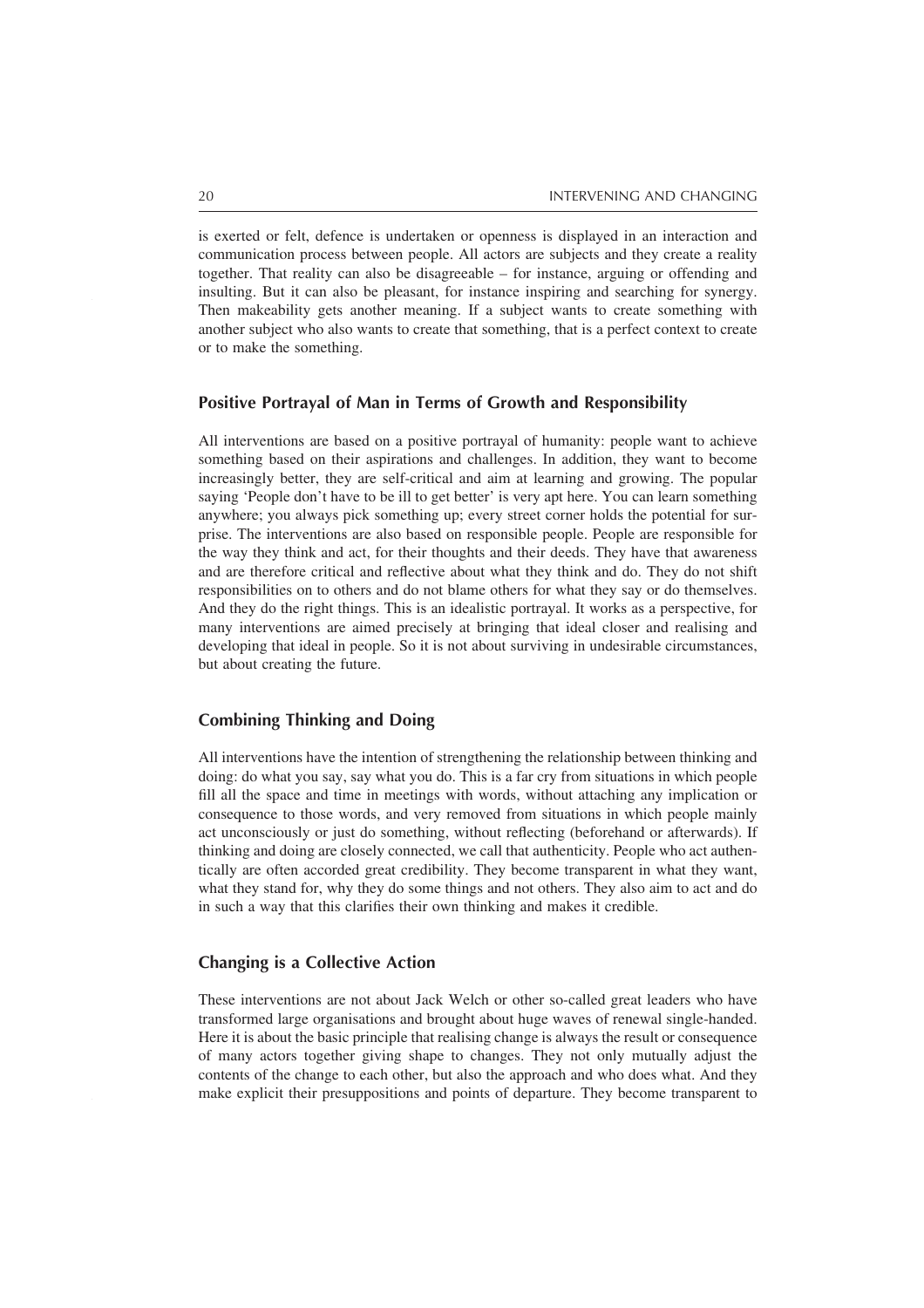each other in what they want, how they go about it and how they stand themselves. They can think and act collectively.

## **Context of Ambiguity and Intersubjectivity**

All interventions are based on the idea that contexts and situations are full of uncertainties and ambiguities. And it is not about reducing those uncertainties or eliminating them, but about accepting them and learning to deal with them. This makes situations immediately ambiguous and open to more than one explanation, for all actors perceive the situation in their own way. They accept that. So the implication is that intersubjectivity is also necessary. The aim is to exchange perceptions of reality in an open dialogue and thus to arrive at shared or unshared realities and meanings. It requires great efforts from all actors to commit to each other, to talk at cross-purposes as closely as possible and yet create a common meaning.

## **Conditions of Space, Freedom and Respect**

The interventions are based on a number of conditions, which we summarise under the headings: space, freedom and respect. Space is about the psychological and physical space people have to say what they think, and to do what they believe in. But also to look for what they have not yet found, to be uncertain about what they do not know (yet) and not to commit themselves to things they are not ready for (yet). Freedom is about people's choices which refer back to fundamental questions: What do you want and what don't you want? Respect is about your attitude and that of others, that you can say what you think, that you are taken seriously, that others will not abuse that and that you are careful in everything. It refers to basic values in human contact and communication.

## **Simplicity and Beauty**

The interventions have two characteristics that are slightly more hidden. 'Simplicity' refers to the use of (sometimes centuries-old) rituals, folklore, celebrations, mythical actions, heroes. These interventions appeal to the most fundamental human motives and needs. That is why they can sometimes affect people so deeply and so essentially. Simplicity immediately shows what the essence is, what it is about. It hides nothing and one is not distracted by irrelevancies, redundancies or complications.

Beauty inspires. It creates visions of what is better, and gives courage to pursue it, even if that involves making sacrifices. Inspiration and aspiration go hand in hand. Art pieces consist of work done by people who are capable of coming to new aspirations and developing engagement to pursue those aspirations. This is called beauty. Interventions can have beauty: '(How lovely) . . . to do it that way. (How beautiful) . . . to tackle it like that. (How nice) . . . to say it in those words. (How beautiful) . . . to give shape to it that way.' A holistic approach is then often the most obvious. No delineating, isolating, dividing or departmentalising, but considering the whole and everything in connection and setting in motion.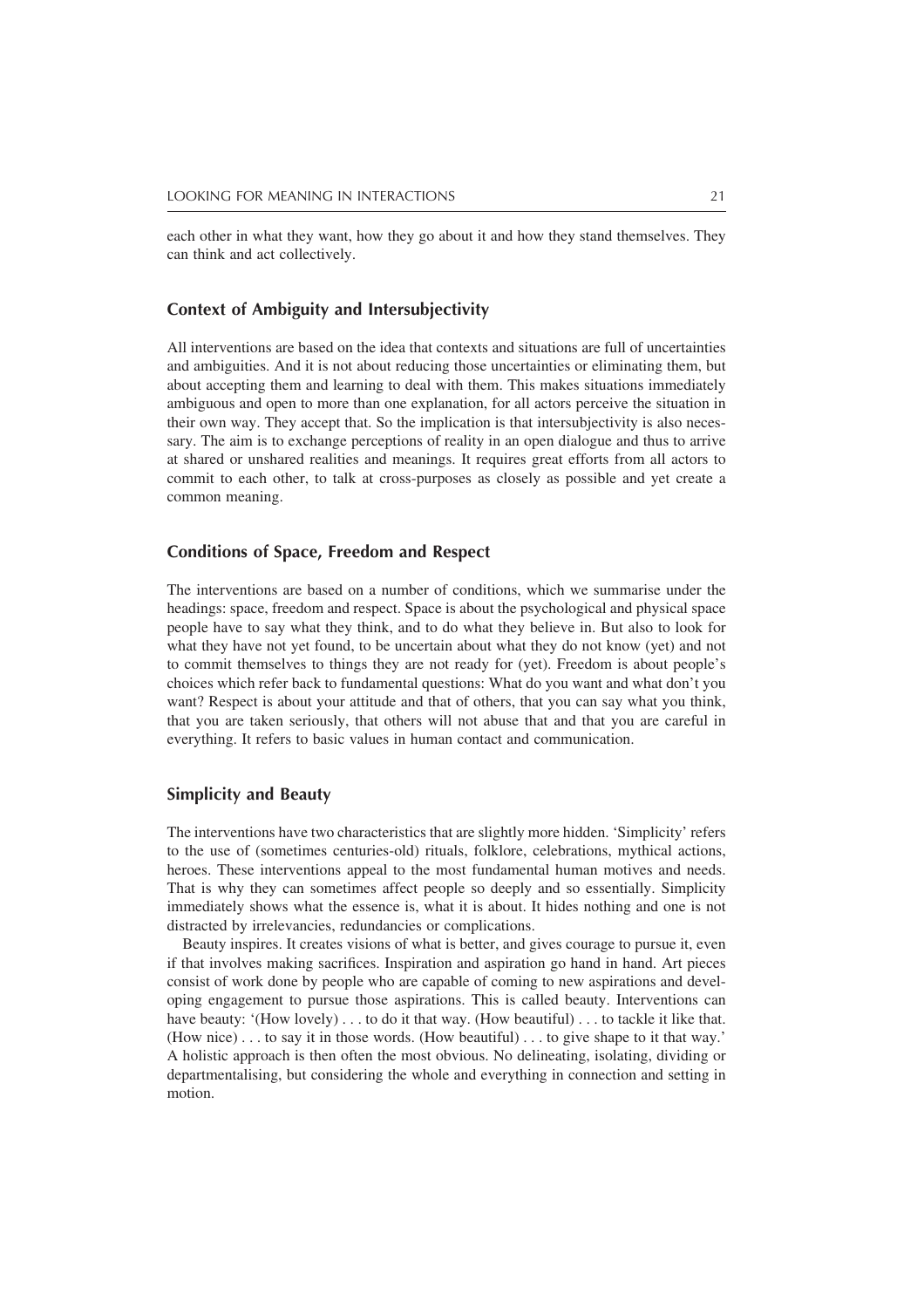#### **Giving Sense, Giving Meaning and Interaction**

The interventions are aimed at raising questions about giving sense: Why do we want this and do we do this, both at an individual level and at team and organisation level? Nothing goes without saying, wayside shrines are demolished. Words turn out to be aids with significant limitations. The meanings that people attach to the words, to the language, to body language and to the context, form the world in which they live and work. We still don't understand the process of giving meaning properly, but we certainly do understand quite well how important giving meaning is in human communication. The interventions explicitly provide space for that. One essential element of all interventions is the fact that interaction is stimulated and intended. They do yield a lot of interaction, discussion and meeting. And produce relatively little paper.

#### **Reality is Layered and Multiple**

The interventions see reality as a composite of layers and interaction between layers. There are facts and things, but also visions and thoughts. There are words and sentences, but also meanings, presuppositions and assumptions. One person looks for the causal maps, the underlying patterns or the underlying values. The other looks for the thread, the history or the obvious. The assumption of the layeredness of reality, however, is communal: there is more than we see or observe at first glance. And it is about learning to see from those other layers and lines of approach. Those lines of approach refer to multiplicity. You can look at reality in many ways. And if you do it in a way that is somewhat unusual for you, you see new things. And all the lines of approach together often turn up a complex picture.

## **Well Considered and with Intentions**

The interventions are well considered because they often try to realise or develop particular intentions in a creative and innovative fashion. That is why the interventions cannot be conceived of as instruments. An instrumental view breaks them away from the intentions and values they ought to be embedded in. If you separate the instrument from its intentions, what remains will probably have lost its efficacy. Managers and their consultants then choose the Open Space method, for instance, because they do not have any better idea themselves or because they do not dare say what they think and they hope that the persons involved will bring it up themselves. The result is an unfocused meeting; people do not understand its purpose and become frustrated – for example, because of the lack of expected steerage. If an intervention is used instrumentally, the inventors note that people run off with their thing and clamour about misuse. Not only must the intentions and underlying values remain linked to the intervention, the intervener too is expected to know the basic principles and working methods and use them honestly. It is actually impossible to disentangle the intervention, underlying values, intentions and the intervener.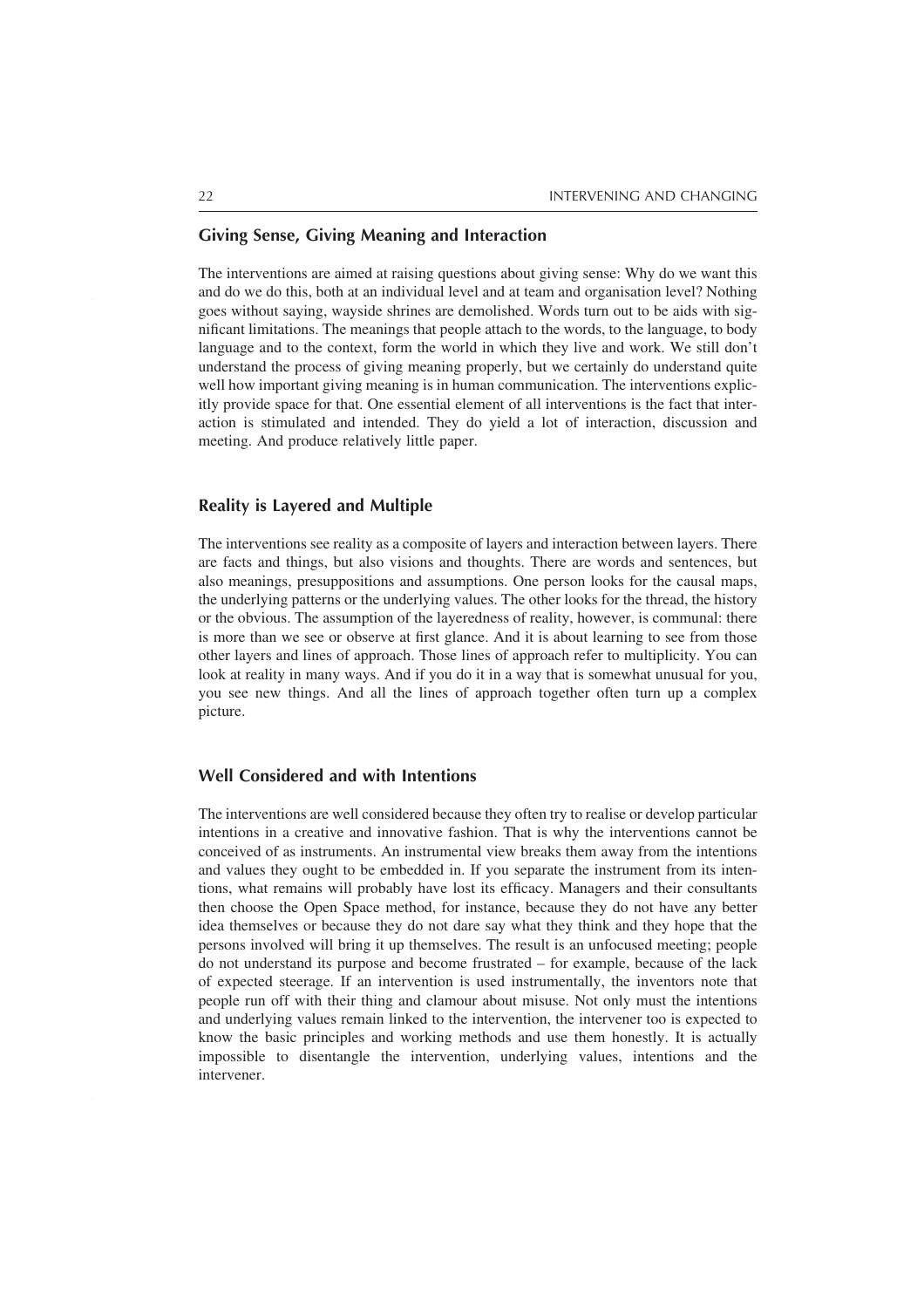## **Equality and Avoiding Defensiveness**

One-sided control thinking is still a breeding ground for defensive patterns in organisations. It is something change managers and consultants know only too well: they encounter it regularly. But what also happens is that they can also arouse defensiveness through their wish and desire to steer and control the intervention and the intended outcomes or effects. The idea that one person changes someone else calls that up easily, just like the thought of the intervener being responsible for the change and the people concerned not having to contribute at all themselves and to be in a position to keep themselves apart. It is about creating situations in which people together get a grip on the situation and do not have to make each other weak in order to be strong themselves. By being honest and open and not protecting others from negative feelings, one shows that one considers the other to be an equal. The intervener himself must therefore recognise possible defensiveness while he is acting, and not do so retrospectively. Complaining about the defensiveness of the customer, the client, employees or the organisation is a fairly defensive reaction in itself (De Man, 2003).

# **THIS BOOK AS EXAMPLE OF AN INTERVENTION**

Getting an article published often takes a long time. Authors write about a topic they are interested in and professionally involved in. The article is finally written; then a journal has to be found to publish it. For months the author hears nothing. The article is discussed by an editorial panel, assessed and reviewed by experts. Articles are seldom approved immediately. One of the editors drafts a letter with comments and suggestions, based on expert judgement and the panel's discussion. The author receives the letter. Usually one is upset because of the profusion of what is not right, 'significant additions with respect to the existing literature', some 'rigorous rewriting of the definition of the problem' and 'more implications for actual practice'. Verbal communication between author and editorial panel is unusual. It is a protracted process with considerable loss of motivation and a great deal of writing and correction by the author and the editors and reviewers. This is possibly a caricature of the process. It is not always like that. But we wanted to approach the process of creating this book differently and apply the contents to its process of creation.

During 2005 we conceived of the idea of creating a special issue for a popular journal in the Netherlands. It suits our own interests well in gathering and collecting knowledge in this field. We are also curious as to what is available and what the experiences have been to date. We discuss ideas and topics, approach potential authors and discuss possible topics with them. These discussions result in new names and some interested parties turn up unprompted. We make a plan that puts ourselves and all authors on a set time line, but also in a clear perspective. The special issue will be presented at a conference in June 2006 at which all the authors will present workshops about their topics for interested participants. This all makes it easy to plan when the texts have to be at the printer and binder. We plan a pre-conference with the authors. That will give them the opportunity to get feedback on their drafts, give feedback to others and match their own contributions to others. It gives us the opportunity to get an overview of what we have. The texts are collected in advance and distributed to everyone. At the pre-conference one author is given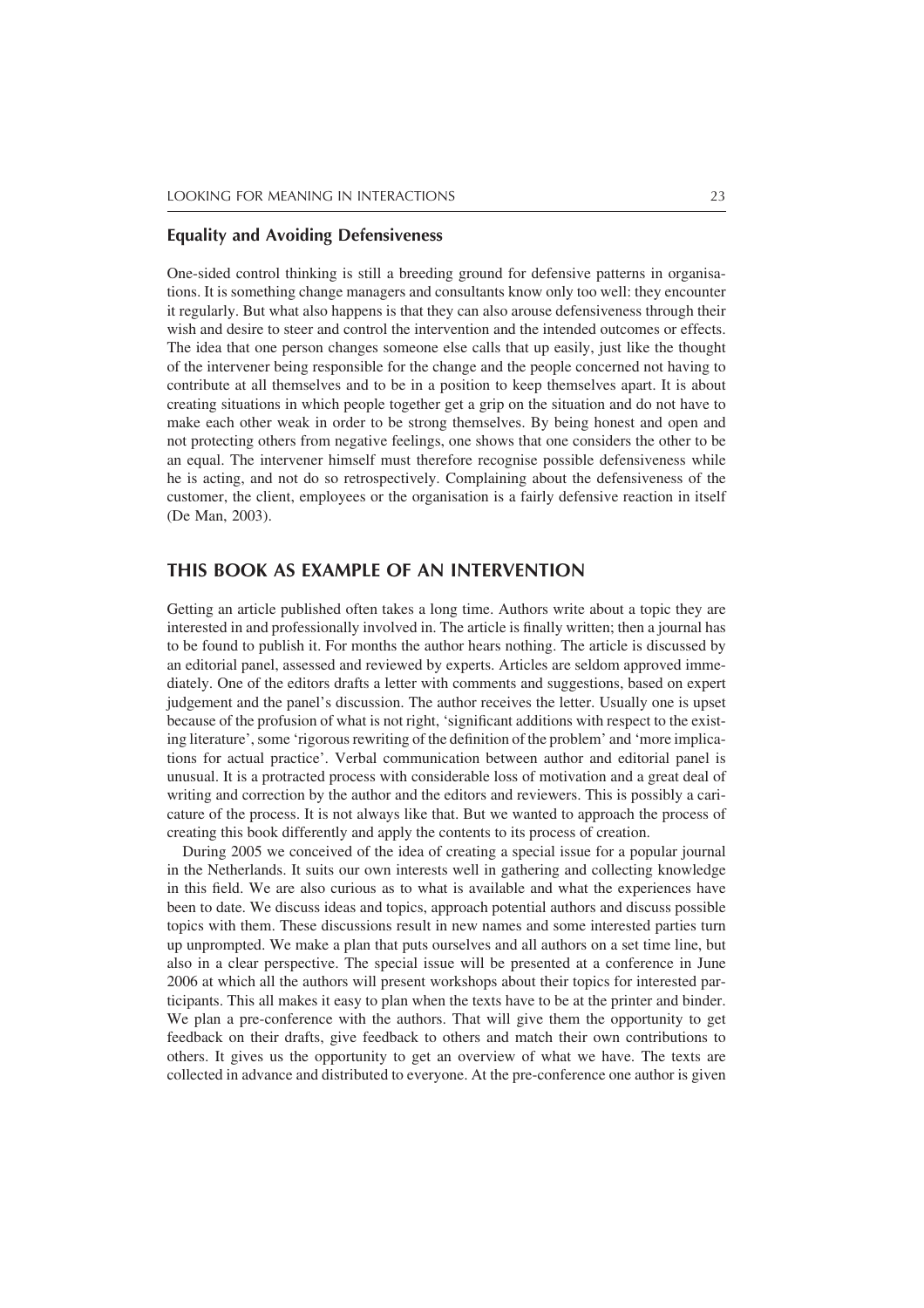the floor; two others have examined his contribution specifically. All contributions are discussed for a whole day. There are tips, additions, changes. All the people involved have a clear vision of the entire special issue. Commitment to the realisation of the project evolves and motivation arises for completing the contributions. A few people drop out because they cannot keep up with the pace. We are busy making notes the whole day, notes that resulted in this opening chapter of this book. Jac Geurts gets additional ideas for the epilogue. Now it is May 2006 and we are writing the text. Most contributions have been completed and are of good quality. We made this special issue in seven months. The conference is bound to be interesting. Why don't we continue with this? Do a supplementary special issue in a couple of years' time? A continuing overview of new interventions? Most of the authors relished the project. We did have to slog away at it, but there were clear perspectives and we were well motivated. Above all, we saw enthusiasm and a great deal of interaction and giving of meaning. In the autumn of 2006 we could easily make a book of it. That is what we did and the result is in your hands now.

# **CONTENTS OF THIS SPECIAL ISSUE**

This book has two introductions that place the interventions in the book in a broader framework. Fourteen contributions follow, elucidating specific interventions from a subjective and interpretative approach. Besides the methodical principles, examples from practice are also used to illustrate the interventions. These interventions are followed by two chapters with reflections on how change managers and consultants act. The book concludes with a critical reflection and a challenge to extend our experiences and knowledge further on interventions that take interaction and giving meaning as their point of departure.

# **Introduction and Theoretical Position**

The book starts with two general introductions that place the interventions described in a broader context. This opening chapter by *Jaap Boonstra* and *Léon de Caluwé* is followed by *Adriaan Bekman's* chapter about the methodology of evidence. This methodology is embedded in the fields of knowledge described previously. The methodology aims at the development, changing and renewal of organisations. The key elements of the methodology of evidence are presented, after which possibilities for action are described to inquire and change the social reality of organising.

# **Storytelling and Inquiring Realities**

*François Breuer* describes a narrative method in which people bring symbolics to life by telling stories. The stories represent the past and the unique experiences of the tellers and likewise represent new possibilities in the future. Telling stories is about a communal inquiry by the people involved. *Tineke Abma* provides an illustration from real life about how storytelling can form the basis for a dialogue in which mutual understanding comes about and conflicting viewpoints can be combined.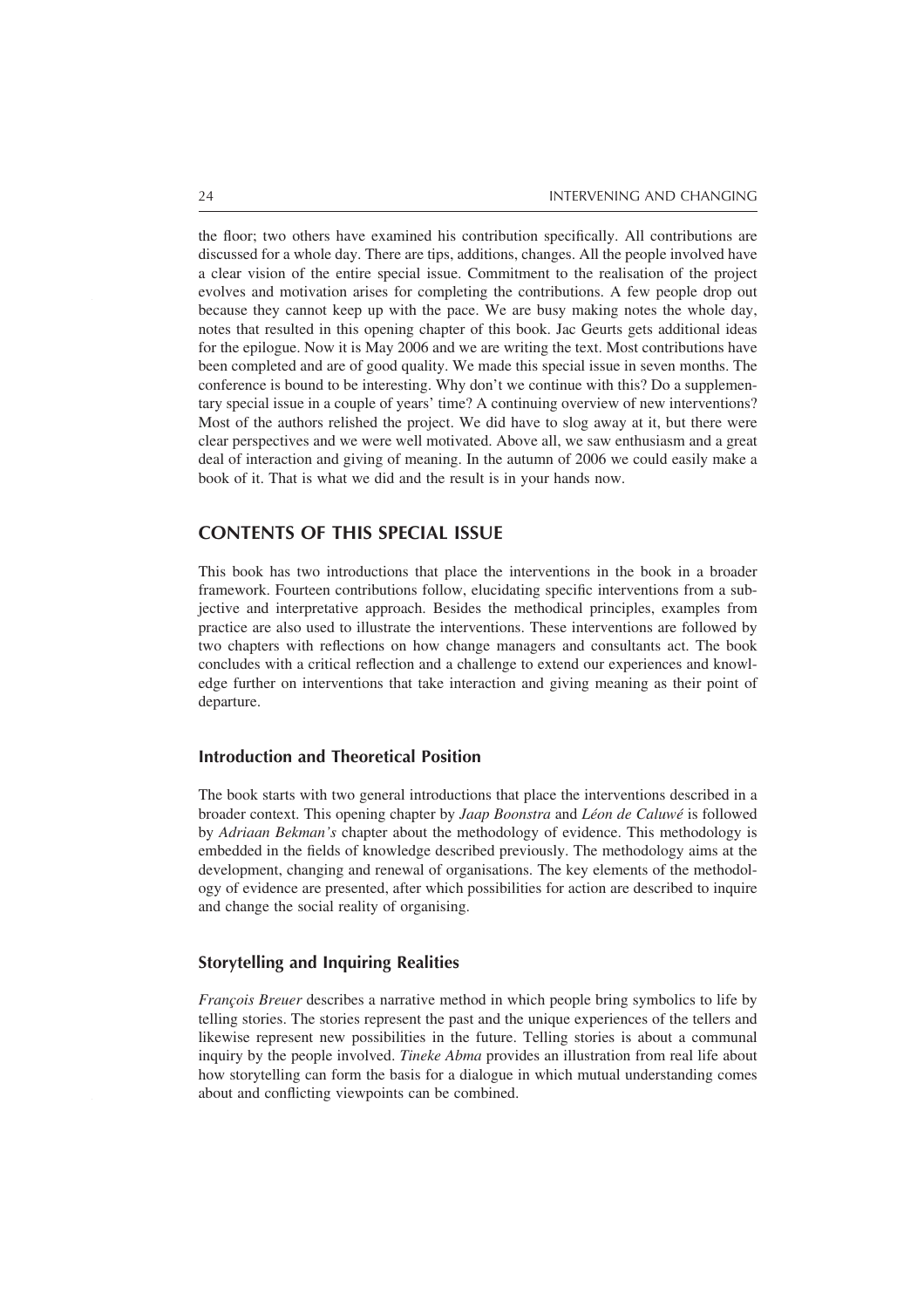#### **Learning Histories and Making History**

Discovering stories is part of the method of a learning history. This intervention method brings people together who want to reconstruct the history of an organisation to learn from it and who want to make history together in the future. *Gerhard Smid* together with colleagues describes the background and the principles of this intervention method and shows how the method can contribute to knowledge development and change. *Leen van Driel* gives a practical description of how the method is used to give form and content to a renewal process in a school for secondary education.

## **Appreciative Inquiry and Realising Renewal**

Translating past experiences to the present and to the future is one of the characteristics of future conferences. *Gemma van der Ploeg* and *Annemieke Stoppelenburg* describe future conferences as an open and action-oriented process in which interested parties involved in a complex problem search for what connects them in their vision of the future. The method of appreciative inquiry is directed towards investigating, imagining, changing and continuous renewal in organisational networks. *Luk Dewulf* and *Luc Verheijen* examine the backgrounds, working methods and action dilemmas of appreciative inquiry and describe a real-life example of how this method was used to bring about a process of renewal in a chemical company. Bringing about renewal can also be supported by making an open space in which ideas are exchanged and cooperation is encouraged to tackle difficult problems and to give shape to change. *Carla Vliex* describes the basic principles and effective components of working with open space as a large-scale system intervention and illustrates this with examples from practice.

#### **Looking for Patterns and Possibilities for Renewal**

When it comes to changing organisations, we often encounter underlying patterns that make it difficult to effect change. In that case it can be meaningful to examine these patterns and look for possibilities for renewal. *Hans Vermaak* used system dynamics as a basis for presenting the method of causal diagrams which provides insight into tough problems and enables interventions in those problems by facilitating interaction processes. *Hans de Sonnaville* chooses a similar approach, but he starts from social constructionism where it is more about providing insight into thought patterns and social constructions. *Dick van Ginkel* and *Mariette Thijssen* choose group dynamics as a point of departure for mapping out differences in underlying values and making them a subject of discussion in groups.

#### **Learning to Reflect and Change**

People who work on change can learn from it if they reflect on their own actions in those changes. Organising and changing then come together in a collective process of reflection and giving meaning. *Brechtje Kessener* and *Katrien Termeer* show four methods for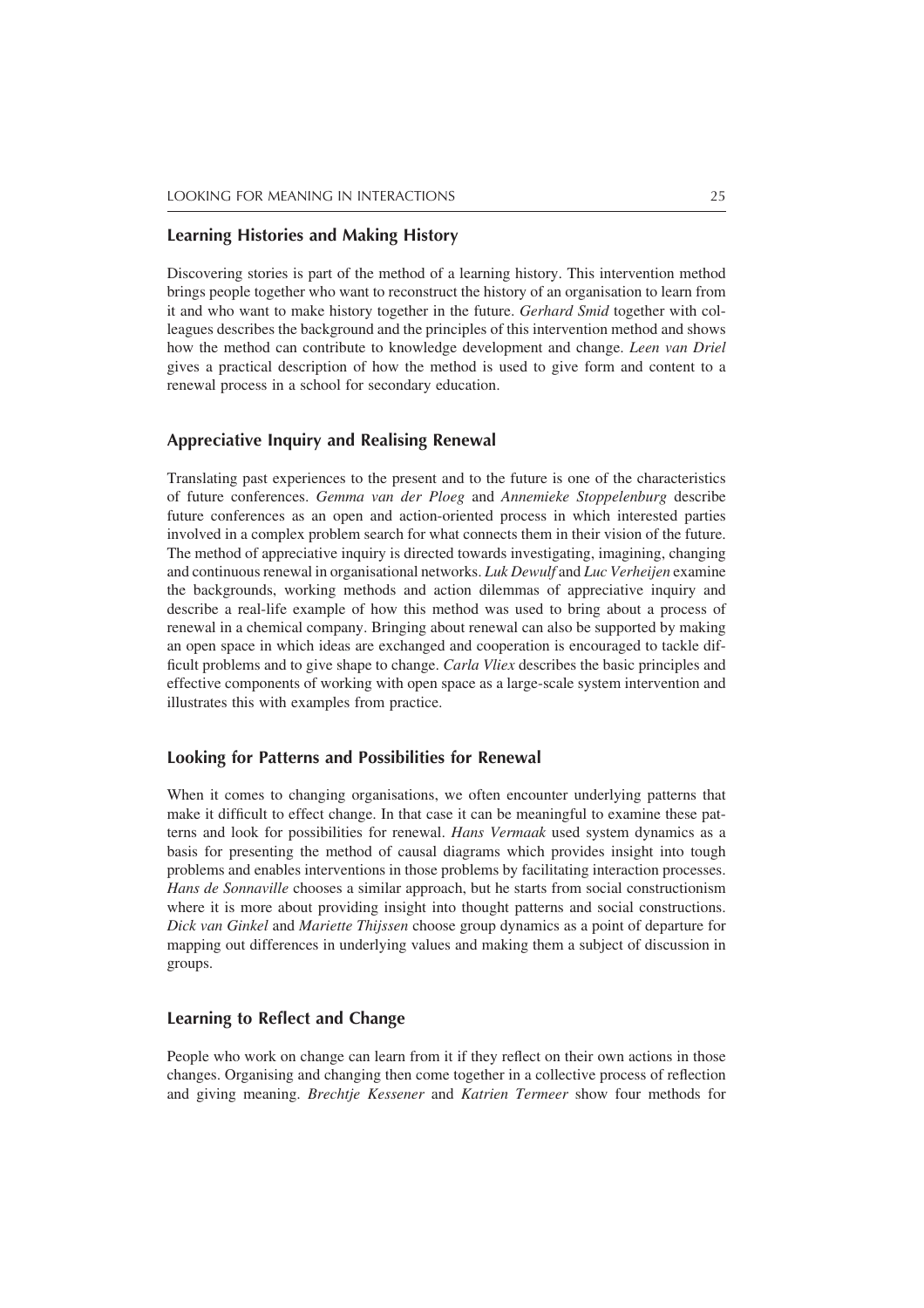organising this reflective learning and illustrate their methodology of in-depth learning with a description of the practice at a ministry. To encourage reflective learning, conditions can be created that make it possible for people in organisations to deal better with diversity in thinking and acting. *André Wierdsma* works this out in a chapter about a methodology about collective learning processes in companies.

#### **Reflecting on Acting and the Pursuit of Beauty**

Change managers and consultants can develop their professionalism by reflecting on what drives them and what they do. *Julien Haffmans* wrote a personal reflection on the patterns in her own actions and on the role she wants to play as a guide in change. Do aesthetic considerations have any role to play in the actions of change managers and consultants? *Matthieu Weggeman* and *Irene Lammers* argue that beauty should be used as one of the leading principles where organising and changing are concerned.

# **Critical Reflection and a Look Ahead**

This book is not finished. Our experience and knowledge grow through the acting itself and by us reflecting on what we do. *Jac Geurts* looks back on the contributions in this book and makes a number of incisive observations that provoke and challenge us to continue with experimenting and learning from interventions that generate meaning in interactions.

# **REFERENCES**

- Arbnor, I. & B. Bjerke. *Methodology for Creating Business Knowledge*. London: Sage, 1997.
- Assink, Paulien. *Uit het harnas! Vier wegen naar authentiek en verantwoord leiderschap.* Amsterdam: Uitgeverij Business Contact, 2005.
- Baets, W. R. J. *Wie orde zaait zal chaos oogsten. Een vertoog over de lerende mens.* Assen: Van Gorcum, 2002.
- Beck, D. & C. Cowan. *Spiral Dynamics: Mastering Values, Leadership and Change*. Cambridge: Blackwell, 1996.
- Beer, S. *Diagnosing the System*. Chichester: Wiley, 1986.
- Boonstra, J. J. *Lopen over water. Over dynamiek van organiseren, veranderen en leren.* Amsterdam: Vossiuspers, 2001.
- Boonstra, J. J. *Dynamics of Organizational Change and Learning*. Chichester: Wiley, 2004.
- Bunker, B. B. & B. T. Alban. *Large Group Interventions. Engaging the Whole System for Rapid Change.* San Francisco: Jossey-Bass, 1997.
- Burell, G. & G. Morgan. *Sociological Paradigms and Organizational Analyses.* London: Heinemann, 1979.
- Caluwé, L. de, J. Geurts, D. Buis & A. Stoppelenburg. *Gaming: Organisatieverandering met spelsimulaties*. Den Haag: Elsevier, 1996.

Checkland, P. *Systems Thinking, Systems Practice*. Chichester: Wiley, 1981.

- Cooperrider, D., D. Whitney & J. Stavros. *Appreciative Inquiry Handbook: The First in a Series of AI Workbooks for Leaders of Change*. Bedford Heights: Lakeshore Publishers, 2003.
- Dore, R. Stock market capitalism versus welfare capitalism. *New Political Economy* 7(1) (2002), pp. 115–127.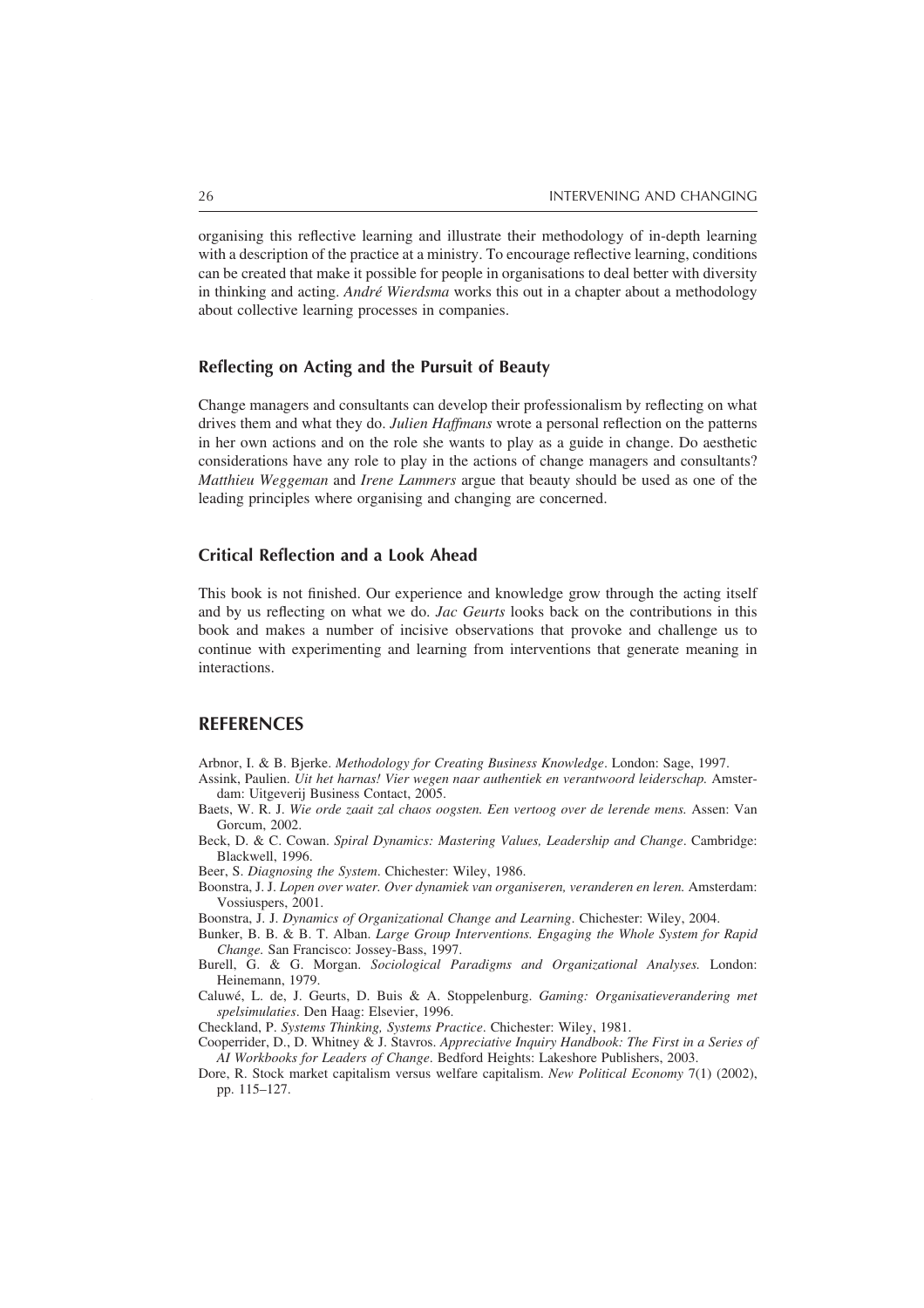- Duke, Richard D. & Jac L. A. Geurts. *Policy Games for Strategic Management. Paths into the Unknown.* Amsterdam: Dutch University Press, 2004.
- Eden, C. & C. Huxham. Action research and the study of organizations. In S. R. Clegg, C. Hardy and W. R. Nord (eds.) *Handbook of Organization Studies*. London: Sage, 1996.
- Emery, F. E. & E. L. Trist. The causal texture of organization environment. *Human Relations* 18(1) (1965), pp. 21–32.
- Emery, M. Open systems theory. Implications for development and learning. In J. J. Boonstra (ed.) *Dynamics of Organizational Change and Learning*. Chichester: Wiley, 2004.
- Emmering, M. A. & A. Wierdsma. Een cybernetische ingang naar organisationeel leren. *M&O, tijdschrift voor management en organisatie* 58(2) (2004), pp. 29–48.
- Gergen, K. J. *Towards the Transformation of Social Knowledge*. New York: Springer, 1982.
- Gergen, K. J. *An Invitation to Social Construction*. London: Sage, 1999.
- Gergen, K. J. *Social Construction in Context*. London: Sage, 2001.
- Glaser, B. G. & A. L. Strauss. *The Discovery of Grounded Theory. Strategies for Qualitative Research*. Chicago: Aldine, 1967.
- Gleick, J. *Chaos, Making a New Science*. New York: Viking, 1987.
- Graves, C. *Levels of Human Existence*. Santa Barbara, CA: ECLET Publishing, 1971.
- Guba, E. G. & Y. S. Lincoln. *Fourth Generation Evaluation*. London: Sage, 1989.
- Have, S. ten, W. ten Have & H. de Jong. *Het managementmodellenboek*. Maarssen: Reed Business Information, 1999.
- Heijden, K. van der. *Scenarios. The Art of Strategic Conversation.* 2nd edition. Chichester: Wiley, 2005.
- Hoebeke, L. Dilemmas and paradoxes in organizational change processes. A critical perspective. In J. J. Boonstra (ed.) *Dynamics of Organizational Change and Learning*. Chichester: Wiley, 2004.
- Hosking, D. M. Change works. A critical construction. In J. J. Boonstra (ed.) *Dynamics of Organizational Change and Learning*. Chichester: Wiley, 2004.
- Isaacs, William. *Dialogue and the Art of Thinking*. New York: Doubleday, 1999.
- Jackson, M. C. *System Approaches to Management*. New York: Kluwer Academic, 2000.
- Kubr, M. *Management Consulting. A Guide to the Profession*. Geneva: International Labour Office, 1976.
- Lam, A. Knowledge, learning and organizational embeddedness. A critical reflection. In J. J. Boonstra (ed.) *Dynamics of Organizational Change and Learning*. Chichester: Wiley, 2004.
- Lincoln, Y. S. & E. G. Guba. *Naturalistic Inquiry*. London: Sage, 1985.
- Loon, Rens van. *Het geheim van de leider. Zoektocht naar essentie*. Assen: Van Gorcum, 2006.
- Man, Hubert de. Defensief gedrag in organisaties doorbreken. *M&O, tijdschrift voor management en organisatie* 57(2) (2003), pp. 5–16.
- Peij, S. *Handboek corporate governance*. Deventer: Kluwer, 2002.
- Quinn, R. *Deep Change: Discovering the Leader Within.* San Francisco: Jossey-Bass, 1996.
- Remmerswaal, Jan. *Handboek Groepsdynamica. Een nieuwe inleiding op theorie en praktijk*. Soest: Uitgeverij Nelissen, 1998.
- Revans, R. *Action learning op het werk*. Amsterdam: Uitgeverij Nieuwezijds, 2000.
- Sauquet, A. Learning in organizations. Schools of thought and current challenges. In J. J. Boonstra (ed.) *Dynamics of Organizational Change and Learning*. Chichester: Wiley, 2004.
- Schön, D. A. *The Reflective Practitioner. How Professionals Think in Action*. New York: Basic Books, 1983.
- Senge, P. M. *The Fifth Discipline: The Art and Practice of the Learning Organization.* New York: Doubleday Currency, 1990.
- Smid, G. *Professionals opleiden. Over het ontwerpen van competentiegericht vervolgonderwijs voor hoger opgeleiden.* Schoonhoven: Academic Service, 2001.
- Smid, G. & R. Beckett. Learning and sustainable change. Designing learning spaces. In J. J. Boonstra (ed.) *Dynamics of Organizational Change and Learning*. Chichester: Wiley, 2004.
- Stacey, R. D. *Strategic Management and Organizational Dynamics*. London: Pitman, 1996.
- Strauss, A. L. & J. Corbin. *Basics of Qualitative Research. Grounded Theory, Procedures and Techniques.* London: Sage, 1990.
- Ven, A. H. van de & M. Scott Poole. Alternative approaches for studying organizational change. *Organisation Studies*, 26(9) (2005), pp. 1377–1404.